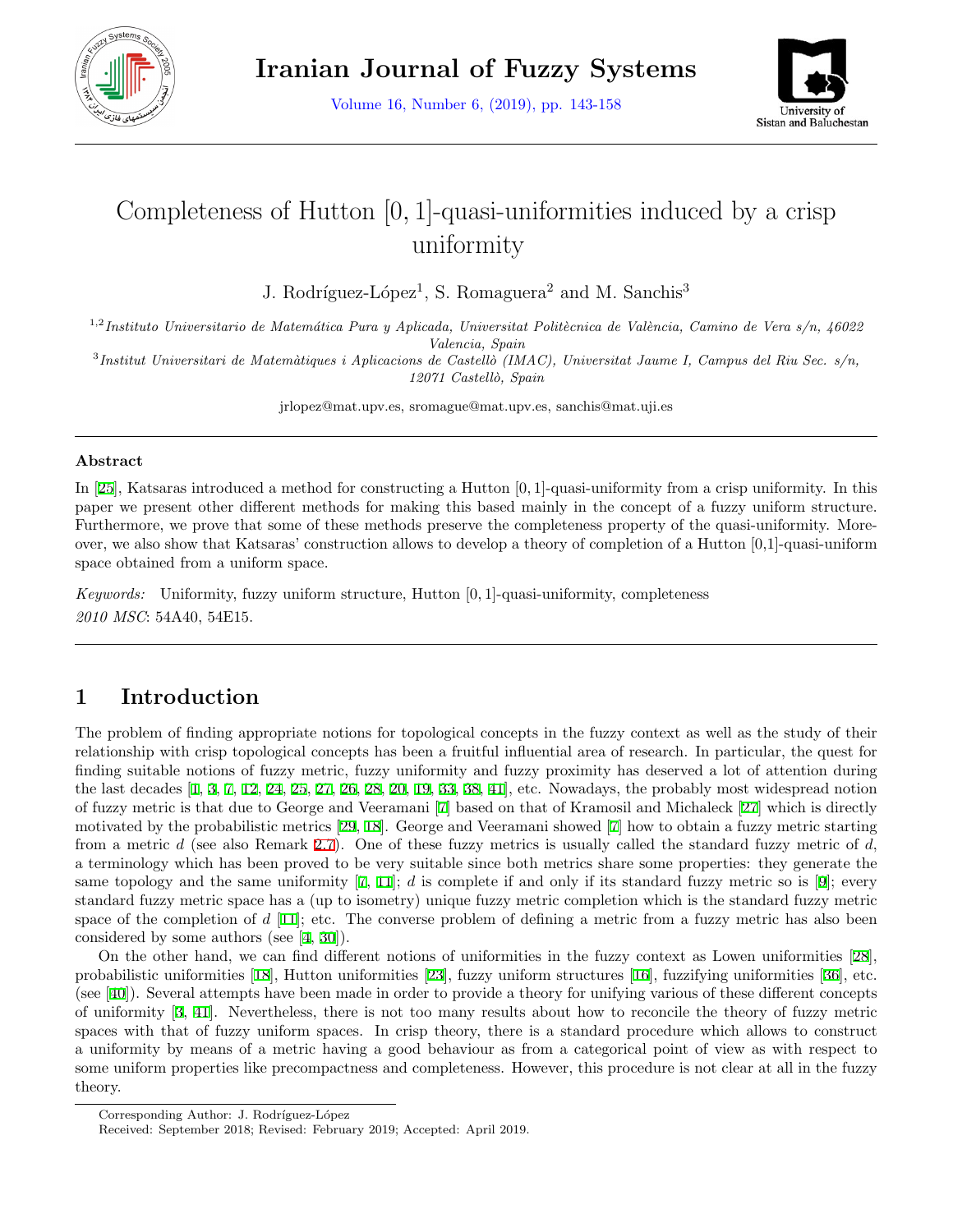Some authors have considered the question of constructing a uniformity in the fuzzy context from a fuzzy metric. In this way, in  $[18, 19]$  $[18, 19]$  $[18, 19]$  Höhle gave a method to construct a probabilistic uniformity and a Lowen uniformity from a probabilistic pseudometric. This technique was used in [\[34](#page-15-17)] to characterize probabilistic and Lowen uniformities by means of certain families of fuzzy pseudometrics. Later on, in [[13\]](#page-14-7) it is given a method to endow a fuzzy metric space with a Hutton  $[0, 1]$ -quasi-uniformity (see also [\[37](#page-15-18)]) meanwhile in [\[39](#page-15-19)] it is constructed a fuzzifying uniformity in the same context. Recently [[15\]](#page-15-20) different procedures to endow a fuzzy metric space with a probabilistic uniformity or a Hutton [0,1]-quasi-uniformity have been studied. The categorical behaviour of these constructions was analyzed as well as their induced fuzzy topologies. From that study we can deduce that some constructions have not appropriate properties since, for example, they don't preserve fuzzy uniformly continuous functions.

Here, we explore the related problem of defining a Hutton [0,1]-quasi-uniformity starting from a crisp uniformity. To the best of our knowledge, the only method which has appeared in the literature is the one due to Katsaras [\[25](#page-15-0)] who established covariant functors between the categories of (quasi-)uniform spaces and Hutton [0,1]-(quasi-)uniform spaces (see also [\[16](#page-15-14), Remark 4.5]). Based on the constructions of Hutton  $[0,1]$ -(quasi-)uniformities from a fuzzy quasi-metric provided in [\[15](#page-15-20)] and the isomorphism between the categories of uniform spaces and fuzzy uniform spaces as introduced in [\[16](#page-15-14)] (see Theorem [3.15\)](#page-4-0), we give other methods to associate a Hutton  $[0,1]$ -quasi-uniformity with a classic uniformity (see Proposition [4.7\)](#page-7-0). These methods generalize those provided in [[13,](#page-14-7) [37](#page-15-18)] in the context of fuzzy metric spaces.

In order to check the usefulness of these new constructions we will study one of the main properties considered in the context of uniform spaces: completeness. In this way, we analyze how completeness is transferred from a uniform space to the different Hutton  $[0,1]$ -quasi-uniform spaces that we consider (see Theorem [5.14\)](#page-11-0). For uniform spaces, we use the classical notion of completeness. For its part, in the context of Hutton [0,1]-quasi-uniform spaces we use the completeness notion introduced in [\[14](#page-15-21)] by means of [0,1]-filters (see Section [5](#page-9-0)). Nevertheless, since two of our constructions of Hutton [0,1]-quasi-uniform spaces are based on the isomorphism between uniform spaces and fuzzy uniform spaces [\[16](#page-15-14)], we first introduce completeness in this context providing a characterization of this concept in terms of nets. From our results we can infer which methods of inducing a Hutton [0,1]-quasi-uniformity from a crisp uniformity are more appropriate in the sense that they preserve completeness. In particular, we will demonstrate that Katsaras' method preserves completeness and it also allows to construct a suitable theory of completion.

The structure of the paper is as follows. We present in Section [2](#page-1-0) basic facts about fuzzy metric spaces. Section [3](#page-2-1) is devoted to recall the definition of a uniform space and a fuzzy uniform space as well as the isomorphism between the categories formed by these objects. After recalling in Section [4](#page-6-0) some theory related with Hutton [0,1]-quasi-uniform spaces [[23\]](#page-15-13) we present several methods, extending those of [\[15](#page-15-20)], for constructing a Hutton [0,1]-quasi-uniformity from a uniformity, via fuzzy uniform structures. In Section [5](#page-9-0) we study, by using the concept of completeness introduced in [[14\]](#page-15-21) for Hutton [0,1]-quasi-uniform spaces, whether completeness of a uniformity is transferred to its associated Hutton [0,1]-quasi-uniformities. We obtain a positive result for two of our constructions but the question for the other two is open. In the last section we develop a theory of completion for Hutton [0*,* 1]-quasi-uniformities. A first attempt to obtain this theory was made in [\[14](#page-15-21)] but unfortunately the authors used a result of [[13\]](#page-14-7) which is no longer true (see [[15\]](#page-15-20)). Here we present a positive result by using the Hutton [0*,* 1]-quasi-uniformity induced by a quasi-uniformity as introduced by Katsaras [\[25](#page-15-0)].

### <span id="page-1-0"></span>**2 Fuzzy metric spaces**

In the following, we will use the notations:  $I = [0,1], I_0 = (0,1]$  and  $I_1 = [0,1]$ . Given a nonempty set X,  $1_A$  will denote the characteristic function of a subset *A* of *X*.

**Definition 2.1.** [\[35](#page-15-22)] A binary operation  $\ast : [0,1] \times [0,1] \rightarrow [0,1]$  is called a triangular norm or a t-norm if  $([0,1],\ast)$  is an Abelian monoid with unit 1, such that  $\alpha * \beta \leq \gamma * \delta$  whenever  $\alpha \leq \gamma$  and  $\beta \leq \delta$ , with  $\alpha, \beta, \gamma, \delta \in [0,1]$ .

*If ∗ is also continuous, then we will say that it is a* continuous t-norm*.*

**Example 2.2.** *Three distinguished examples of continuous <i>t*-norms are  $\wedge$ ,  $\cdot$  and  $\ast$ <sub>L</sub> (the Lukasiewicz *t*-norm) which *are defined as*

 $\alpha \wedge \beta = \min\{\alpha, \beta\}, \quad \alpha \cdot \beta = \alpha\beta \quad and \quad \alpha *_{L}\beta = \max\{\alpha + \beta - 1, 0\}.$ 

It is well-known [\[2](#page-14-8), Definition 2.5.1] that any t-norm has an associated implication given by  $x \stackrel{*}{\rightarrow} y = \sqrt{\{z \in I : Z\}}$  $x * z \leq y$ , for all  $x, y \in I$ , named the *\*-residuated implication* of  $*$  (we will omit the superscript  $*$  if no confusion arises). Notice that if *∗* is left-continuous, then the following residuated axiom is satisfied:

$$
x * y \leq z \Longleftrightarrow y \leq x \stackrel{*}{\rightarrow} z
$$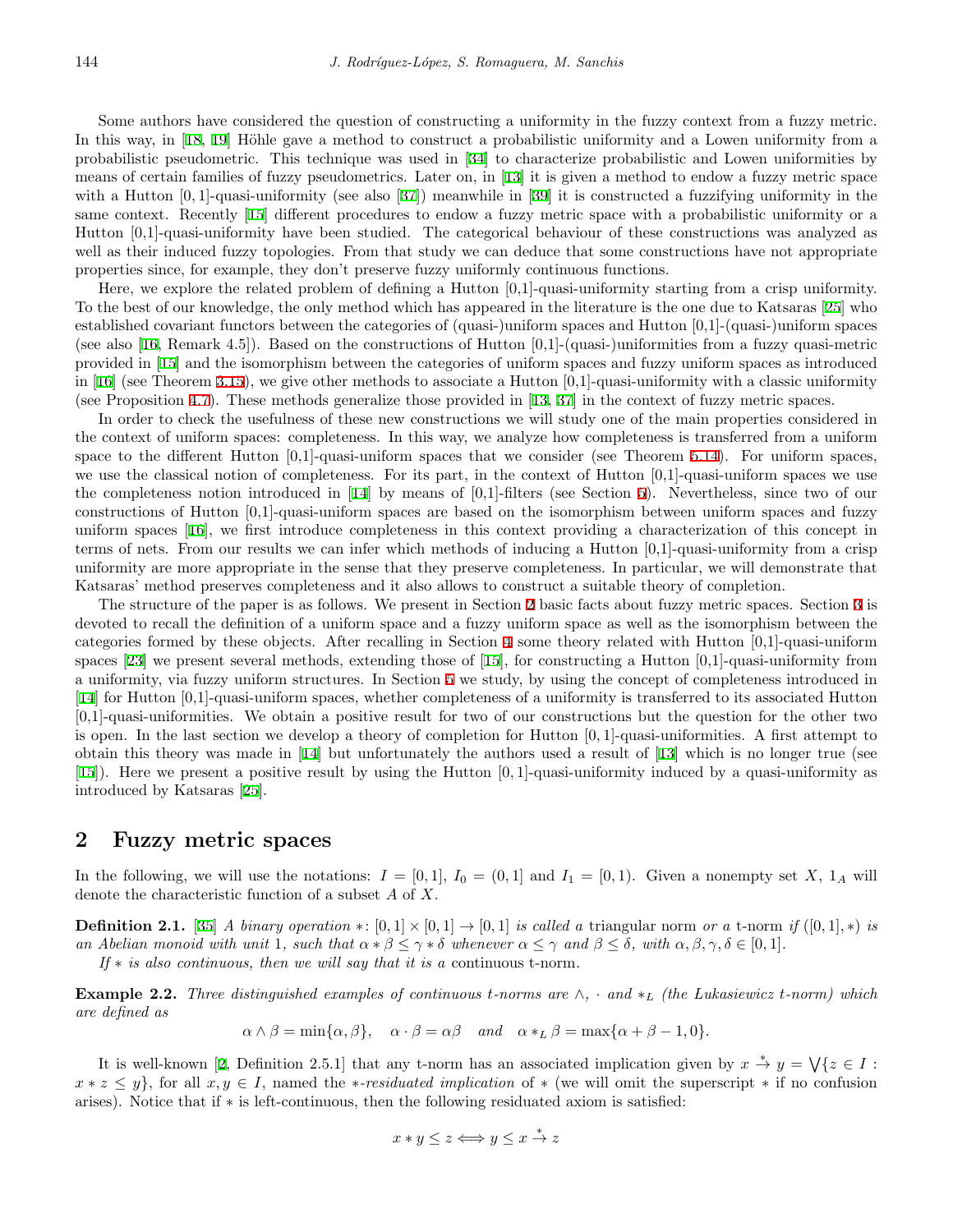for all  $x, y, z \in I$  (see [[2,](#page-14-8) Proposition 2.5.2]). This means that given  $x \in I$ , the pair of isotone maps  $T_*(x, \cdot) : I \to I$  and  $I_*(x, \cdot): I \to I$  forms a Galois connection where  $T_*(x, y) = x * y$  and  $I_*(x, y) = x \stackrel{*}{\to} y$  for all  $y \in I$ .

**Example 2.3.** *The residuated implications of the t-norms of the previous example are*

$$
\alpha \stackrel{\wedge}{\to} \beta = \begin{cases} 1, & \text{if } \alpha \leq \beta; \\ \beta, & \text{if } \beta < \alpha; \end{cases} \quad \alpha \stackrel{\cdot}{\to} \beta = \begin{cases} 1, & \text{if } \alpha \leq \beta; \\ \frac{\beta}{\alpha}, & \text{if } \beta < \alpha; \end{cases} \quad \text{and} \quad \alpha \stackrel{*L}{\to} \beta = \min\{1 - \alpha + \beta, 1\},
$$

*for all*  $\alpha, \beta \in [0, 1]$ *.* 

**Definition 2.4.** [\[16](#page-15-14)] *A* fuzzy pseudometric *(in the sense of Kramosil and Michalek) on a nonempty set X is a pair*  $(M, *)$  *such that*  $*$  *is a continuous t-norm and M is a fuzzy set in*  $X \times X \times [0, +\infty)$  *such that* 

 $(FM1) M(x, y, 0) = 0;$  $(FM2)$   $M(x, x, t) = 1;$  $(FM3) M(x, y, t) = M(y, x, t);$  $(FM4) M(x, y, t) * M(y, z, s) \leq M(x, z, t + s);$  $(FM5)$   $M(x, y, \cdot) : [0, \infty) \to [0, 1]$  *is left continuous; for every*  $x, y, z \in X$  *and*  $t, s > 0$ . *If the fuzzy pseudometric* (*M, ∗*) *also satisfies:*

*(FM2')*  $M(x, y, t) = 1$  *for all*  $t > 0$  *if and only if*  $x = y$ *,* 

*then*  $(M, *)$  *is said to be a fuzzy metric on*  $X$  [\[27](#page-15-2)]*.* 

*A* fuzzy (pseudo)metric *space is a triple* (*X, M, ∗*) *such that X is a nonempty set and* (*M, ∗*) *is a fuzzy (pseudo)metric on X.*

**Remark 2.5.** *Every fuzzy pseudometric*  $(M, *)$  *on a nonempty set X generates a topology*  $\tau(M)$  *on X which has as* a base the family  $\{B_M(x,\varepsilon,t): x \in X, \varepsilon \in I_0,t > 0\}$  where  $B_M(x,\varepsilon,t) = \{y \in X: M(x,y,t) > 1-\varepsilon\}$ . Furthermore *(cf.* [[10\]](#page-14-9)*) every fuzzy (pseudo)metric space* (*X, M, ∗*) *is (pseudo)metrizable. A compatible (pseudo)metric d<sup>M</sup> can be obtained by applying the Kelley metrization lemma to the uniformity*  $U_M$  compatible with  $\tau(M)$  which has a countable *base given by*

$$
U_n^M = \{(x, y) \in X \times X : M(x, y, 1/n) > 1 - 1/n\}
$$

*(we will omit the superscript M if no confusion arises).*

**Definition 2.6.** [\[8](#page-14-10)] *A function*  $f : (X, M, *) \rightarrow (Y, N, *)$  *between two fuzzy pseudometric spaces is said to be* uniformly continuous if for every  $\varepsilon \in I_0$  and  $t > 0$  there exist  $\delta \in I_0$  and  $s > 0$  such that if  $M(x, y, s) > 1$  $\delta$  *then*  $N(f(x), f(y), t) > 1 - \varepsilon$ *, where*  $x, y \in X$ .

*This is equivalent to assert that*  $f : (X, \mathcal{U}_M) \to (Y, \mathcal{U}_N)$  *is uniformly.* 

<span id="page-2-0"></span>**Remark 2.7.** ([\[16](#page-15-14)], [[7\]](#page-14-2)) Let  $(X, d)$  be a pseudometric space and let  $M_d$  be the fuzzy set on  $X \times X \times [0, \infty)$  given by

$$
M_d(x, y, t) = \begin{cases} \frac{t}{t + d(x, y)} & \text{if } t > 0 \\ 0 & \text{if } t = 0 \end{cases}.
$$

*For every continuous t-norm ∗,* (*Md, ∗*) *is a fuzzy pseudometric on X which is called the standard fuzzy pseudometric induced by d.*

*Furthermore, we notice that*  $U_d = U_{M_d}$  (cf. [[11,](#page-14-4) Lemma 5]) where  $U_d$  is the uniformity generated by d. Hence  $\tau(d) = \tau(\mathcal{U}_d) = \tau(\mathcal{U}_{M_d}) = \tau(M_d).$ 

*The converse problem of constructing a metric from a fuzzy metric has also been studied in the literature (see for example* [\[4](#page-14-6), [30](#page-15-12)]*).*

### <span id="page-2-1"></span>**3 Uniform spaces and fuzzy uniform spaces**

Uniform spaces admit several equivalent definitions among which we can emphasize the following two: by entourages of the diagonal or by pseudometrics. We recall these concepts.

**Definition 3.1.** A uniformity on a nonempty set X is a filter  $U$  on  $X \times X$  such that: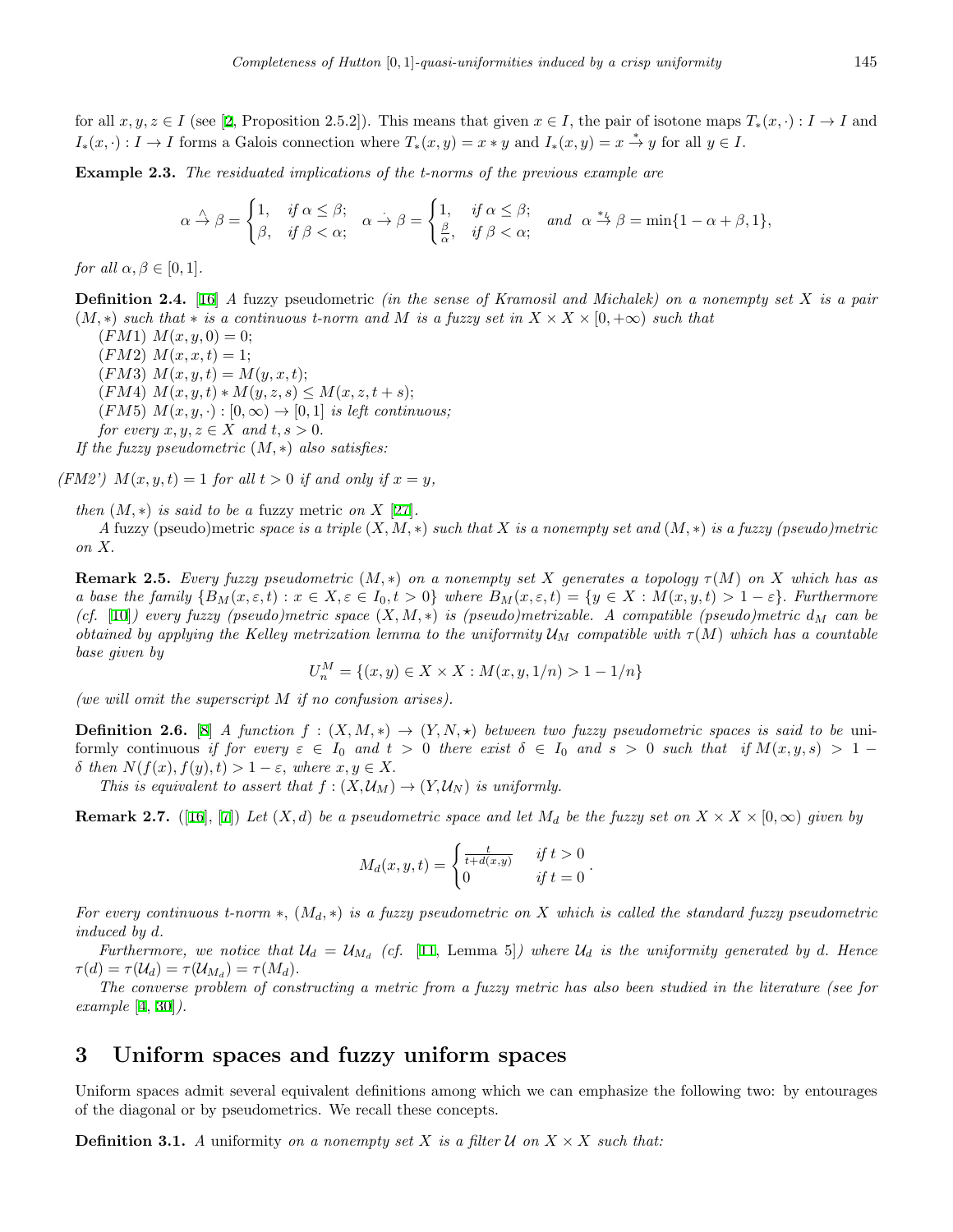- *(U1) if*  $U \in \mathcal{U}$  *then*  $U^{-1} \in \mathcal{U}$ *, where*  $U^{-1} = \{(x, y) \in X \times X : (y, x) \in U\}$ ;
- *(U2)*  $\Delta \subseteq U$  *for all*  $U \in \mathcal{U}$ *, where*  $\Delta = \{(x, x) : x \in X\}$ ;
- (U3) given  $U \in \mathcal{U}$  there exists  $V \in \mathcal{U}$  such that  $V^2 \subseteq U$  where  $V^2 = \{(x, y) \in X \times X :$  there exists  $z \in X$  such that  $(x, z), (z, y) \in V$ .

*The pair*  $(X, \mathcal{U})$  *is said to be a* uniform space.

**Example 3.2.** [\[6](#page-14-11)] *Let us consider a pseudo space* (*X, d*)*. Then the filter U<sup>d</sup> generated by all the sets of the form*  $U_{\varepsilon} = \{(x, y) \in X \times X : d(x, y) < \varepsilon\}$ , where  $\varepsilon > 0$ , is a uniformity on X called the pseudometric uniformity generated *by d.*

We will denote by Unif the topological category whose objects are the uniform spaces and whose morphisms are the uniformly continuous functions (a function  $f : (X, \mathcal{U}) \to (Y, \mathcal{V})$  is said to be uniformly continuous if  $(f \times f)^{-1}(V) \in \mathcal{U}$ , for all  $V \in \mathcal{V}$ ).

Uniformities can be defined alternatively by means of a family of pseudometrics as follows:

**Definition 3.3.** *Let X be a nonempty set. A* uniform structure *on X is a nonempty family D of pseudometrics on X such that:*

- *(US1) if d,*  $q \in \mathcal{D}$ *, then* max{*d, q*}  $\in \mathcal{D}$ ;
- (US2) if e is a pseudometric on X and for each  $\varepsilon > 0$  there exist  $d \in \mathcal{D}$  and  $\delta > 0$  such that  $d(x, y) < \delta$  implies  $e(x, y) < \varepsilon$ *for all*  $x, y \in X$ *, then*  $e \in \mathcal{D}$ *.*

**Remark 3.4.** *If X is a nonempty set, then we can define easily two uniform structures on X* :

- *• the* discrete uniform structure *formed by all the pseudometrics which can be defined on X*;
- *the* trivial uniform structure *formed only by the pseudometric*  $t(x, y) = 0$  *for all*  $x, y \in X$ .

**Remark 3.5.** If  $D$  is a uniform structure on X, condition (US2) is equivalent to  $e \in D$  whenever  $\mathcal{U}_e \subseteq \bigvee_{d \in D} \mathcal{U}_d$ .

**Remark 3.6.** *Uniform structures are frequently called* gauges *(see* [\[5](#page-14-12)]*). An asymmetric version of gauges was considered by Reilly* [\[31](#page-15-23)]*.*

**Definition 3.7.** *A* base for a uniform structure *on a nonempty set X is a nonempty family B of pseudometrics on X satisfying (US1).*

*A base for a uniform structure B generates a uniform structure on X given by all the pseudometrics e on X such* that for each  $\varepsilon > 0$  there exist  $d \in \mathcal{B}$  and  $\delta > 0$  such that  $d(x, y) < \delta$  implies  $e(x, y) < \varepsilon$  for all  $x, y \in X$ .

**Example 3.8.** [\[6](#page-14-11)] Let  $(X, \tau)$  be a Tychonoff space. Let us denote by  $C(X)$  the family of all real-valued continuous functions on X. Given  $f_1, \ldots, f_k \in C(X)$ , define  $d_{f_1, \ldots, f_k}: X \times X \to [0, \infty)$  as

$$
d_{f_1,\ldots,f_k}(x,y)=\max\{|f_1(x)-f_1(y)|,\ldots,|f_k(x)-f_k(y)|\}
$$

for every  $x, y \in X$ . It is easy to see that  $d_{f_1,...,f_k}$  is a pseudometric on X and the family  $\{d_{f_1,...,f_k}: f_1,...,f_k \in$  $C(X), k \in \mathbb{N}$  *is a base for a uniform structure on* X.

Let us consider that a function  $f : (X, \mathcal{D}) \to (Y, \mathcal{Q})$  between two spaces endowed with a uniform structure is uniformly continuous whenever  $f: (X, \bigvee_{d \in \mathcal{D}} \mathcal{U}_d) \to (Y, \bigvee_{q \in \mathcal{Q}} \mathcal{U}_q)$  is uniformly continuous (cf. [\[5](#page-14-12)]). Then we can define the category SUnif whose objects are the spaces endowed with a uniform structure and whose morphisms are the uniformly continuous functions. It is well-known that Unif and SUnif are isomorphic categories as the next theorem shows.

**Theorem 3.9.** *Let U and D be a uniformity and a uniform structure on a nonempty set X respectively. Define:*

- $\mathcal{D}_{\mathcal{U}}$  *as the family of all pseudometrics d on X such that*  $\mathcal{U}_d \subseteq \mathcal{U}$ ;
- $U_D$  *as the uniformity*  $\bigvee_{d \in \mathcal{D}} U_d$ *.*

*Then the mappings:*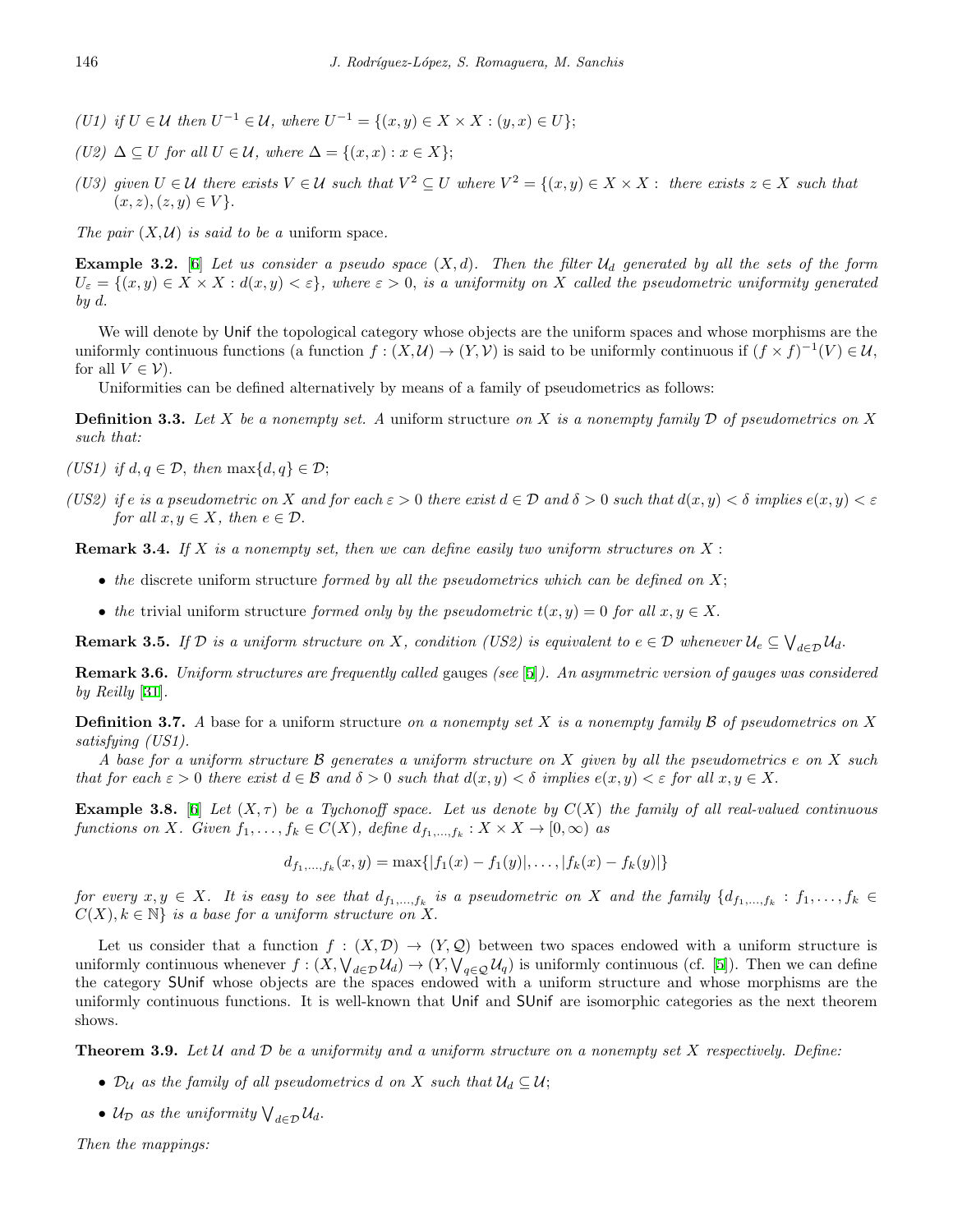- $\bullet$   $\Delta$  : Unif  $\rightarrow$  SUnif *given by*  $\Delta((X, \mathcal{U})) = (X, \mathcal{D}_{\mathcal{U}})$ ;
- $\Lambda$ : SUnif  $\rightarrow$  Unif *given by*  $\Lambda((X, \mathcal{D})) = (X, \mathcal{U}_{\mathcal{D}});$

*which leave morphisms unchanged are covariant functors such that*  $\Delta \circ \Lambda = 1$ <sub>SUnif</sub> *and*  $\Lambda \circ \Delta = 1$ <sub>Unif</sub>.

In [\[16](#page-15-14)] the authors studied a fuzzy notion of the concept of uniform structure giving a new category isomorphic to Unif*.* We recall the necessary notions to establish this isomorphism.

**Definition 3.10** ([\[16](#page-15-14), Definition 3.1])**.** *Let M be a family of fuzzy pseudometrics on X with respect to a fixed continuous t-norm ∗. The pair* (*M, ∗*) *is said to be a* fuzzy uniform structure *on X if it satisfies:*

 $(FSU1)$   $(M \wedge N, *) \in M$  whenever  $(M, *), (N, *) \in M;$ 

(FSU2) if  $(M,*)$  is a fuzzy pseudometric on X such that for all  $\varepsilon \in I_0$  and  $t > 0$  there exist  $(N,*) \in \mathcal{M}, \delta \in I_0$ , and  $s > 0$  such that for all  $x, y \in X$ ,  $N(x, y, s) > 1 - \delta$  implies  $M(x, y, t) > 1 - \varepsilon$ , then  $(M, *) \in M$ . *The triple*  $(X, \mathcal{M}, *)$  *is called a fuzzy uniform space.* 

**Example 3.11.** *If X is a nonempty set and ∗ is a continuous t-norm, then we can define easily two fuzzy uniform structures on X* :

- *• the ∗−*discrete uniform structure *formed by all the fuzzy pseudometrics* (*M, ∗*) *which can be defined on X*;
- *• the ∗−*trivial uniform structure *formed only by the fuzzy pseudometric*

$$
M(x, y, t) = \begin{cases} 1 & \text{if } t > 0 \\ 0 & \text{if } t = 0 \end{cases}
$$

*for all*  $x, y \in X$  *and all*  $t \geq 0$ *.* 

**Remark 3.12.** Every fuzzy uniform structure  $(M,*)$  on a nonempty set X induces a uniformity  $\mathcal{U}_M$  on X given by  $\mathcal{U}_{\mathcal{M}} = \bigvee_{(M,\ast) \in \mathcal{M}} \mathcal{U}_{M}$ . This uniformity has as a base the family  $\{U_{M,\varepsilon,t} : (M,\ast) \in \mathcal{M}, \varepsilon \in I_0, t > 0\}$  where  $U_{M,\varepsilon,t} =$  $\{(x, y) \in X \times X : M(x, y, t) > 1 - \varepsilon\}$  *(cf.*[\[16](#page-15-14), Proposition 3.4]*)*.

A pair  $(\mathcal{B}, *)$  where  $*$  is a continuous t-norm and  $\mathcal{B}$  is a nonempty family of fuzzy pseudometrics on X with respect to *∗* satisfying (FUS1) is a *base for a fuzzy uniform structure* (*MB, ∗*) where *M<sup>B</sup>* is the family of all fuzzy pseudometrics  $(M,*)$  on X such that for each  $\varepsilon \in I_0$  and each  $t > 0$  there exist  $(N,*) \in \mathcal{M}, \delta \in I_0$  and  $s > 0$  such that  $N(x,y,s) > 1-\delta$ implies  $M(x, y, t) > 1 - \varepsilon$ . Observe that in this case  $\mathcal{U}_{\mathcal{B}} := \bigvee_{(M, \ast) \in \mathcal{B}} \mathcal{U}_M = \mathcal{U}_{\mathcal{M}_{\mathcal{B}}}$ .

**Definition 3.13.** [[16\]](#page-15-14) *Let*  $(X, \mathcal{M}, *)$  *and*  $(Y, \mathcal{N}, *)$  *be two fuzzy uniform spaces. A mapping*  $f : X \to Y$  *is said to* be uniformly continuous if for each  $N \in \mathcal{N}$ ,  $\varepsilon \in I_0$  and  $t > 0$  there exist  $M \in \mathcal{M}$ ,  $\delta \in I_0$  and  $s > 0$  such that  $N(f(x), f(y), t) > 1 - \varepsilon$  *whenever*  $M(x, y, s) > 1 - \delta$ .

**Remark 3.14.** *Notice that a function*  $f : (X, \mathcal{M}, *) \rightarrow (Y, \mathcal{N}, *)$  *between two fuzzy uniform spaces is uniformly continuous if and only if*  $f : (X, \mathcal{U}_M) \to (Y, \mathcal{U}_N)$  so is. Furthermore, if  $(\mathcal{B}, *)$  is a base for a fuzzy uniform structure on X, then  $(M_{\mathcal{B}},*)$  is the largest fuzzy uniform structure on X such that  $id:(X,\mathcal{U}_{\mathcal{B}})\to(X,\mathcal{U}_{\mathcal{M}_{\mathcal{B}}})$  is uniformly continuous.

Then we can consider the category FUnif whose objects are the fuzzy uniform spaces and whose morphisms are the uniformly continuous functions. Besides, if *∗* is a continuous t-norm, we denote by FUnif(*∗*) the full subcategory of FUnif whose objects are the fuzzy uniform spaces of the form  $(X, \mathcal{M}, *)$ . This is a topological category [[16,](#page-15-14) Corollary 3.15]. Moreover, in [[16\]](#page-15-14) it is proved that the category FUnif(*∗*) is isomorphic to Unif as follows:

<span id="page-4-0"></span>**Theorem 3.15** ([[16](#page-15-14), Theorem 3.14]). Let  $(X, \mathcal{U})$  be a uniform space and  $(X, \mathcal{M}, *)$  be a fuzzy uniform space. Let us *consider:*

- $(\delta_*(\mathcal{U}), *)$  the fuzzy uniform structure on X which has as a base the family  $\{(M_d, *) : d \in \mathcal{D}_\mathcal{U}\}\)$  where  $\mathcal{D}_\mathcal{U}$  is the *uniform structure of*  $U$ *, i. e.*  $\delta_*(U) = \{(M, *) \in \text{FMet}(*) : U_M \subseteq U\};$
- $\lambda(\mathcal{M})$  *is the family of all pseudometrics d on X such that*  $\mathcal{U}_d \subseteq \mathcal{U}_\mathcal{M}$ *.*

*Then:*

- *(i)*  $\Delta^F_*$  : Unif → FUnif(\*) *is a covariant functor sending each*  $(X, \mathcal{U})$  *to*  $(X, \delta_*(\mathcal{U}), *)$ ;
- *(ii)*  $\Lambda^F$ : FUnif(\*)  $\to$  Unif *is a covariant functor sending each*  $(X, M, *)$  *to*  $(X, \mathcal{U}_M) = (X, \mathcal{U}_{\lambda(M)})$ ;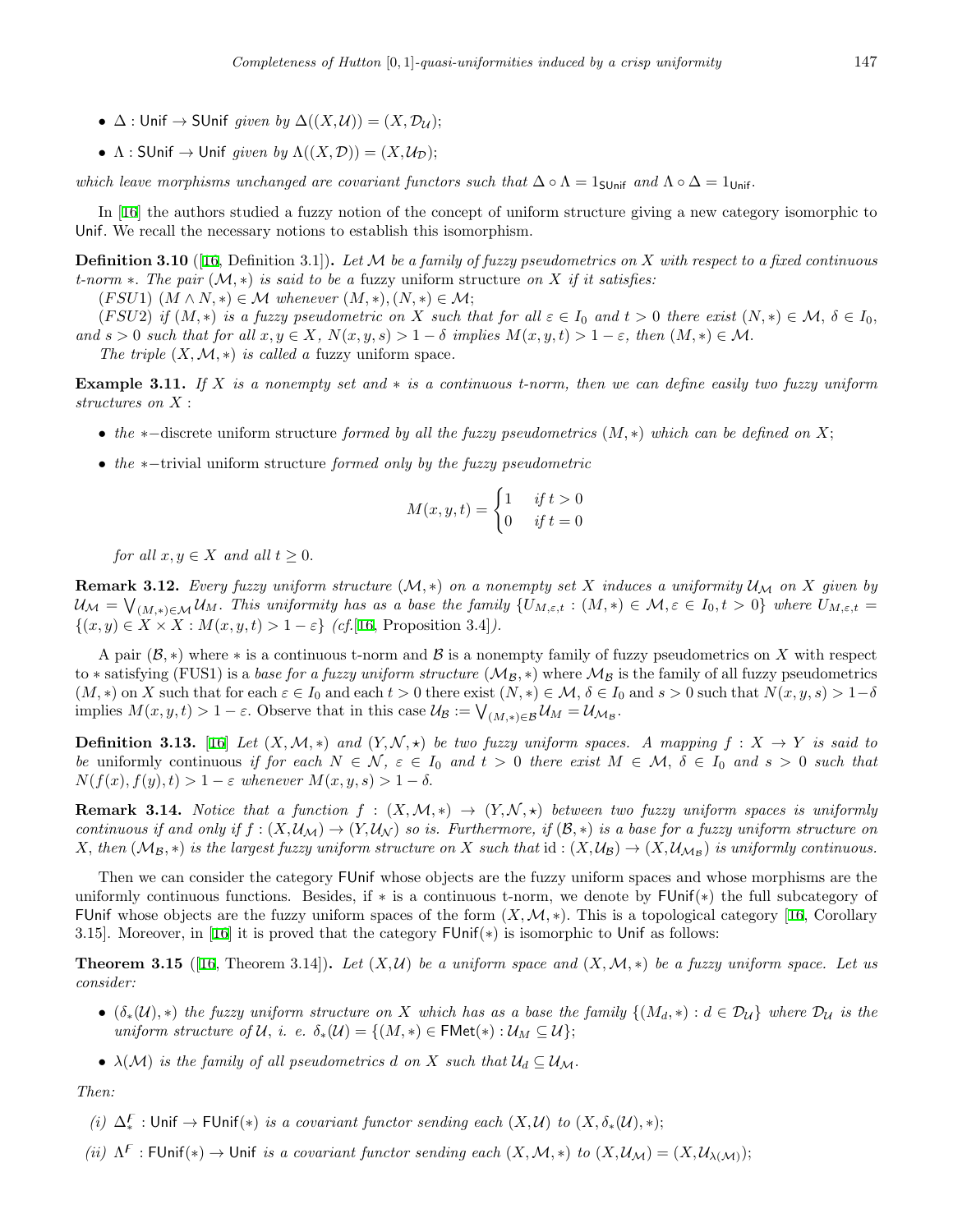$(iii)$   $\Delta_*^F \circ \Lambda^F = 1_{\text{FUnif(*)}}$  *and*  $\Lambda^F \circ \Delta_*^F = 1_{\text{Unif}}.$ 

<span id="page-5-0"></span>**Remark 3.16.** We also notice that if  $(X, U)$  is a uniform space, then

$$
\tau(\mathcal{U}) = \bigvee_{d \in \mathcal{D}_{\mathcal{U}}} \tau(d) = \bigvee_{d \in \mathcal{D}_{\mathcal{U}}} \tau(M_d) = \bigvee_{(M, *) \in \delta_*(\mathcal{D}_{\mathcal{U}})} \tau(M).
$$

Completeness of fuzzy uniform spaces in terms of filters was studied in [[16](#page-15-14), [17](#page-15-24)]. We recall this concept.

**Definition 3.17.** [[16](#page-15-14)] *A filter*  $F$  *in a fuzzy uniform space*  $(X, \mathcal{M}, *)$  *is said to be a* Cauchy filter *if for each*  $(M, *) \in \mathcal{M}$ *, each*  $\varepsilon \in I_0$  *and each*  $t > 0$  *there is*  $x \in X$  *such that*  $B_M(x, \varepsilon, t) \in \mathcal{F}$ .

*A* fuzzy uniform space  $(X, \mathcal{M}, *)$  is said to be complete if every Cauchy filter in  $(X, \mathcal{M}, *)$  converges in  $\tau(\mathcal{U}_{\mathcal{M}})$ .

It is well-known that in a uniform space, completeness can be equivalently described in terms of filters or nets. Since fuzzy uniform spaces are isomorphic to crisp uniform spaces, this equivalence can be also obtained in this context. For the sake of completeness, we present here this equivalence by considering the following natural notion of Cauchy net in a fuzzy uniform space.

**Definition 3.18.** A net  $(x_{\lambda})_{\lambda\in\Lambda}$  in a fuzzy uniform space  $(X, \mathcal{M}, *)$  is said to be Cauchy if for each  $(M, *) \in \mathcal{M}$ , each  $\varepsilon \in I_0$  and each  $t > 0$  there exists  $\lambda_{\varepsilon} \in \Lambda$  such that  $M(x_{\lambda}, x_{\alpha}, t) > 1 - \varepsilon$  for all  $\lambda, \alpha \geq \lambda_{\varepsilon}$ .

**Proposition 3.19.** *A fuzzy uniform space*  $(X, \mathcal{M}, *)$  *is complete if and only if every Cauchy net in*  $(X, \mathcal{M}, *)$  *is convergent with respect to*  $\tau(\mathcal{U}_{\mathcal{M}})$ *.* 

*Proof.* It follows a similar structure of the proof of the equivalence between the completeness of a metric space in terms of nets or filters. Nevertheless, we include it here.

Suppose that  $(X, \mathcal{M}, *)$  is complete and let  $(x_\lambda)_{\lambda \in \Lambda}$  be a Cauchy net in  $(X, \mathcal{M}, *)$ . Let us consider the filter *F* having as base the family  $\{\{x_\alpha : \alpha \geq \lambda\} : \lambda \in \Lambda\}$ . Given  $(M,*) \in \mathcal{M}, \varepsilon \in I_0$  and  $t > 0$  we can find by assumption  $\lambda_{\varepsilon} \in \Lambda$  that  $M(x_{\lambda}, x_{\alpha}, t) > 1 - \varepsilon$  for all  $\lambda, \alpha \geq \lambda_{\varepsilon}$ . Hence  $\{x_{\lambda} : \lambda \geq \lambda_{\varepsilon}\} \subseteq B_M(x_{\lambda_{\varepsilon}}, \varepsilon, t) \in \mathcal{F}$ . Consequently,  $\mathcal{F}$  is a Cauchy filter in  $(X, \mathcal{M}, *)$  so it converges to a point *x* which is also a limit point of  $(x_{\lambda})_{\lambda \in \Lambda}$  [[6,](#page-14-11) Theorem 1.6.12].

Conversely, let *F* be a Cauchy filter in  $(X, \mathcal{M}, *)$  and let us consider the set  $\{(x, F) : x \in F \in \mathcal{F}\}\$  directed by  $(x_1, F_1) \leq (x_2, F_2)$  if  $F_2 \subseteq F_1$ . Then  $(x_{(x,F)})_{(x,F) \in \Lambda}$  is the usual associated net of  $\mathcal{F}$  [\[6](#page-14-11), Theorem 1.6.13]. Let us consider  $(M,*)\in\mathcal{M},\,\varepsilon\in I_0$  and  $t>0$ . Find  $\delta\in I_0$  such that  $1-\varepsilon<(1-\delta)*(1-\delta)$ . By hypothesis there exists  $x\in X$ such that  $B_M(x,\delta,t/2) \in \mathcal{F}$ . Consequently, if  $(x_1,F_1),(x_2,F_2) \geq (x,B_M(x,\delta,t/2))$ , then  $M(x,x_1,t/2) > 1-\delta$  and  $M(x, x_2, t/2) > 1 - \delta$  so

$$
M(x_1, x_2, t) \ge M(x_1, x, t/2) * M(x, x_2, t/2) > (1 - \delta) * (1 - \delta) > 1 - \varepsilon.
$$

Therefore,  $(x_{(x,F)})_{(x,F) \in \Lambda}$  is Cauchy so  $\tau(\mathcal{U}_{\mathcal{M}})$ -convergent to a point  $x \in X$ . Then *F* is also convergent to *x* [\[6](#page-14-11), Theorem 1.6.13].  $\Box$ 

<span id="page-5-1"></span>**Remark 3.20.** [\[16](#page-15-14)] *Notice that a filter*  $F$  *in a fuzzy uniform space*  $(X, \mathcal{M}, *)$  *is Cauchy if and only if it is Cauchy* in  $(X,\mathcal{U}_\mathcal{M})$  which in turn equals to be Cauchy in  $(X,\mathcal{U}_M)$  for all  $(M,*)\in\mathcal{M}$ . Furthermore, F is a Cauchy filter in a *uniform space*  $(X, U)$  *if and only if it is a Cauchy filter in*  $(X, \delta_*(U), *)$ .

Nevertheless, completeness of  $(X, \mathcal{U}_M)$  is not equivalent to completeness of  $(X, M, *)$  for all  $(M, *) \in \mathcal{M}$ , where  $(\mathcal{M}, *)$  is a fuzzy uniform structure on X.

For example, consider the set of rational numbers  $\mathbb Q$  with the usual metric *d* and consider  $(\mathcal M, \cdot)$  the fuzzy uniform structure on Q associated to the fine uniformity  $\mathcal{FN}$  of  $\tau(d)$  as in Theorem [3.15](#page-4-0). Then  $\mathcal{U}_{\mathcal{M}}$  is complete (i. e.  $(\mathbb{Q}, \tau(d))$ is Dieudonné complete) since  $(\mathbb{Q}, d)$  is paracompact (see [\[6](#page-14-11)]). Nevertheless, *d* is not complete (in fact  $(\mathbb{Q}, \tau(d))$  is not completely metrizable) so  $M_d$  is not complete either. Furthermore,  $d \in \mathcal{D}_{\mathcal{F}N}$  so  $(M_d, \cdot) \in \mathcal{M}$ .

On the other hand, let us consider on the set of natural numbers N the family of fuzzy pseudometrics  $\mathcal{B} = \{(M_{d_k}, \cdot) :$  $k \in \mathbb{N}$ } where  $d_k$  is the pseudometric on N given by

$$
d_k(n,m) = \begin{cases} 0 & \text{if } n = m \text{ or } n \wedge m \ge k \\ 1 & \text{otherwise} \end{cases}
$$

*.*

It is clear that  $(\mathcal{B}, \cdot)$  is a base for a fuzzy uniform structure since  $(M_{d_n} \wedge M_{d_m}, \cdot) = (M_{d_n \vee d_m}, \cdot) = (M_{d_{n \wedge m}}, \cdot) \in \mathcal{B}$ . Obviously  $(\mathbb{N}, d_k)$  is complete for every  $k \in \mathbb{N}$  so  $(\mathbb{N}, M_{d_k}, \cdot)$  is also complete (see [\[11](#page-14-4), Proposition 1]). Nevertheless,  $(\mathbb{N},\mathcal{U}_{\mathcal{B}})$  is not complete. In fact, let us consider the filter F on N having as a base the family  $\{\{k \in \mathbb{N}: k \geq n\} : n \in \mathbb{N}\}.$ It is clear that F is Cauchy in  $(X, M_{d_k}, \cdot)$  for all  $(M_{d_k}, \cdot) \in \mathcal{B}$  so it is Cauchy in  $(X, \mathcal{U}_{\mathcal{B}}) = (X, \mathcal{U}_{\mathcal{M}_{\mathcal{B}}})$ . However it is not  $\tau(\mathcal{U}_{\mathcal{B}})$  convergent. In fact,  $U_{d_k, \frac{1}{2}} = \{(n, m) \in \mathbb{N} \times \mathbb{N} : d_k(n, m) < \frac{1}{2}\} \in \mathcal{U}_{\mathcal{B}}$  for all  $k \in \mathbb{N}$  but given  $n_0 \in \mathbb{N}$  then  $U_{d_k, \frac{1}{2}}(n_0) = \{n_0\} \notin \mathcal{F}$  for all  $k > n_0$  so  $\mathcal{F}$  is not convergent to  $n_0$  in  $\tau(\mathcal{U}_\mathcal{B})$ .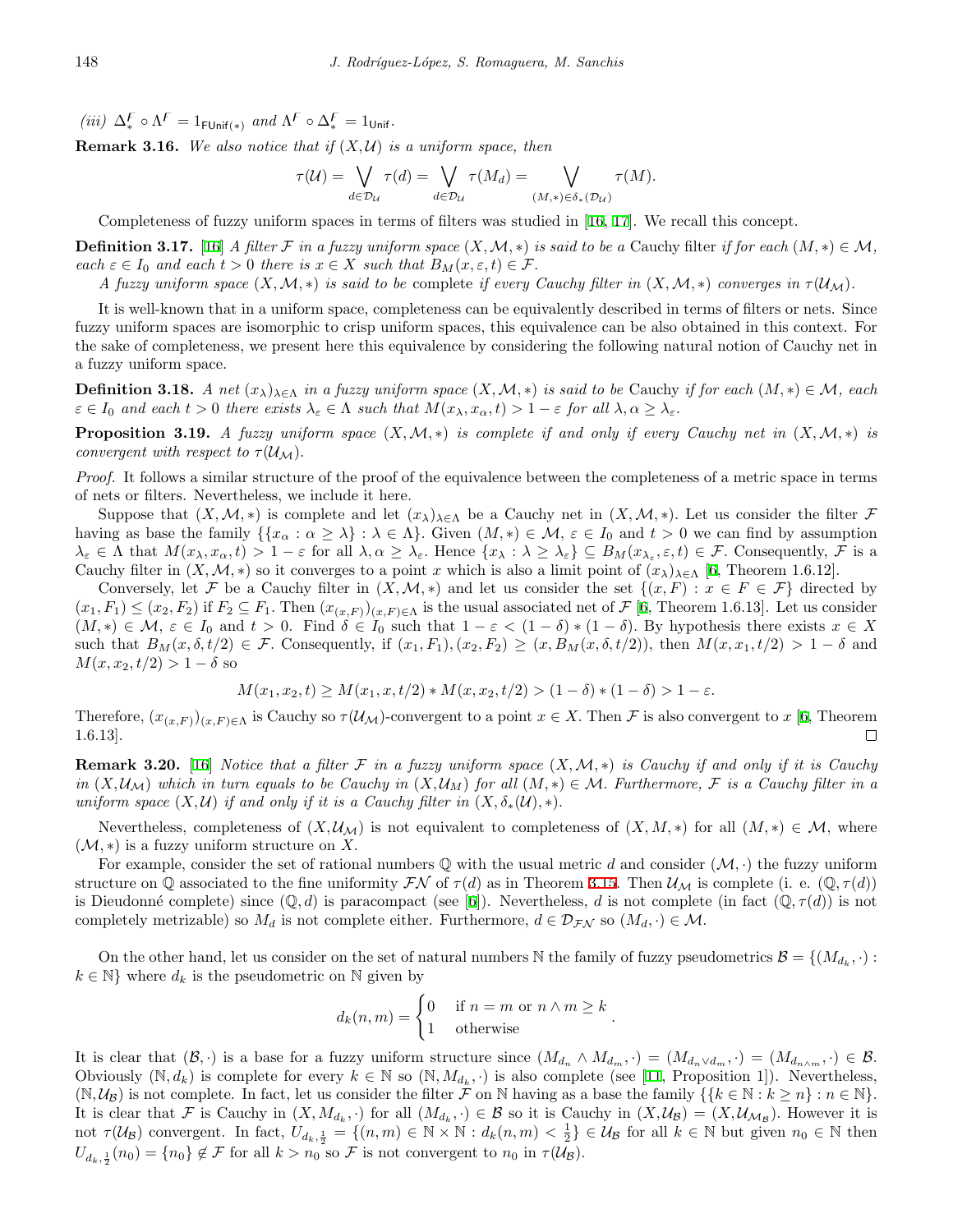## <span id="page-6-0"></span>**4 Hutton** [0*,* 1]**-quasi-uniformities on a uniform space**

In [\[15](#page-15-20)], the authors studied four methods for constructing a Hutton [0*,* 1]-quasi-uniformity starting from a fuzzy metric (see also [[13,](#page-14-7) [37](#page-15-18)]). Here, we extend these methods to the context of a uniform space by means of the equivalence between uniform spaces and fuzzy uniform spaces given in Theorem [3.15](#page-4-0). We start recalling basic notions of Hutton [0,1]-quasi-uniformities.

Let  $\mathcal{H}(X)$  denote the family of all  $W: [0,1]^X \to [0,1]^X$  such that:

(1) 
$$
W(a) \ge a
$$
 for all  $a \in [0, 1]^X$ ;

(2)  $W(\bigvee_{i \in I} a_i) = \bigvee_{i \in I} W(a_i)$  for all  $\{a_i : i \in I\} \subseteq [0,1]^X$  and  $W(1_{\varnothing}) = 1_{\varnothing}$ .

Since  $a = \bigvee_{x \in X} a(x) * 1_{\{x\}}$  for each  $a \in [0,1]^X$  it follows that every  $W \in \mathcal{H}(X)$  is completely determined by the family

$$
\{W(\alpha * 1_{\{x\}}) : \alpha \in I_0, \ x \in X\}.
$$

**Definition 4.1** (cf. [\[23](#page-15-13)]). A Hutton [0, 1]-quasi-uniformity *on a nonempty set X is a nonempty subset*  $\mathfrak{U}$  *of*  $\mathcal{H}(X)$  *such that*

 $(HU1)$  *if*  $U \in \mathfrak{U}, U \leq V$  *and*  $V \in \mathcal{H}(X)$ *, then*  $V \in \mathfrak{U}$ ;

 $(HU2)$  *if*  $U, V \in \mathfrak{U}$  *there exists*  $W \in \mathfrak{U}$  *such that*  $W \leq U$  *and*  $W \leq V$ ;

(*HU3*) *if*  $U \in \mathfrak{U}$  *there exists*  $V \in \mathfrak{U}$  *such that*  $V \circ V \leq U$ .

*If* U *also satisfies*

(*HU4*) if  $U \in \mathfrak{U}$  then  $U^{-1} \in \mathfrak{U}$  where  $U^{-1}(a) = \bigwedge \{b \in [0,1]^X : U(1_X - b) \leq 1_X - a\}, \quad a \in [0,1]^X,$ *then it is called a* Hutton  $[0,1]$ -uniformity. The pair  $(X, \mathfrak{U})$  is called a Hutton  $[0,1]$ -(quasi-)uniform space. *A function*  $f: (X, \mathfrak{U}) \to (Y, \mathsf{V})$  *between two Hutton* [0, 1]*-*(*quasi-*)*uniform spaces is said to be* (quasi-)uniformly continuous *if for every*  $V \in V$  *there exists*  $U \in \mathfrak{U}$  *such that* 

$$
U(a) \le V\left(\bigvee_{x \in X} a(x) * 1_{\{f(x)\}}\right) \circ f, \qquad a \in [0,1]^X.
$$

*We denote by* H(Q)Unif *the category of Hutton* [0*,* 1]*-(quasi-)uniform spaces and (quasi-)uniformly continuous functions.*

**Definition 4.2.** A base for a Hutton  $[0,1]$ -(quasi-)uniformity  $\mathfrak{U}$  on X is a nonempty subset  $\mathfrak{B}$  of  $\mathcal{H}(X)$  such that for  $\forall$  *each*  $U \in \mathfrak{U}$  *there exists*  $B \in \mathfrak{B}$  *such that*  $B \leq U$ .

*If*  $\mathfrak{B}$  *is a nonempty subset of*  $\mathcal{H}(X)$  *verifying:* 

(*BH*1) *if*  $B_1, B_2, \in \mathfrak{B}$  *there exists*  $B_3 \in \mathfrak{B}$  *such that*  $B_3 \leq B_1$  *and*  $B_3 \leq B_2$ ;

(*BH2*) *if*  $B_1 \in \mathfrak{B}$  *there exists*  $B_2 \in \mathfrak{B}$  *such that*  $B_2 \circ B_2 \leq B_1$ *,* 

*then we say that it is a basis for a Hutton* [0*,* 1]*-(quasi-)uniformity on X given by*

 $\mathfrak{U}_{\mathfrak{B}} = \{U \in \mathcal{H}(X) : \text{ there exists } B \in \mathfrak{B} \text{ such that } B \leq U\}.$ 

*A Hutton* [0*,* 1]*-(quasi-)uniformity is said to be* stratified *if it has a base* B *satisfying*

 $\alpha * U(1_{\{x\}}) \leq U(\alpha * 1_{\{x\}}) \quad \forall U \in \mathfrak{B}, \forall \alpha \in [0,1].$ 

The following is a classical example of a Hutton [0*,* 1]-quasi-uniformity

**Example 4.3** ([[23,](#page-15-13) [32](#page-15-25), [33](#page-15-7)]). Let us consider the family  $\mathcal F$  of fuzzy sets  $\lambda$  on  $\mathbb R$  such that  $\lambda$  is antitone,  $\bigvee_{t\in\mathbb R}\lambda(t)=1$ and  $\bigwedge_{t\in\mathbb{R}}\lambda(t)=0$ . Consider the equivalence relation  $\sim$  on F given by  $\lambda \sim \mu$  whenever  $\bigvee_{s>t}\lambda(s)=\bigvee_{s>t}\mu(s)$  for all  $t \in \mathbb{R}$ *. The* [0*,* 1]*-fuzzy real line*  $\mathbb{R}([0,1])$  *is the quotient set*  $\mathcal{F}/\sim$ *.* 

 $Given \varepsilon > 0, define B_{\varepsilon} : [0,1]^{\mathbb{R}([0,1])} \to [0,1]^{\mathbb{R}([0,1])}$  *by* 

$$
B_\varepsilon(a)([\lambda])=\bigvee_{s>t_a-\varepsilon}\lambda(s)\ \ \text{where}\ t_a=\bigvee\{t\in\mathbb{R}:a([\mu])\leq\bigwedge_{s
$$

*Then*  $\{B_{\varepsilon} : \varepsilon > 0\}$  *is a base for a Hutton [0,1]-quasi-uniformity* **B** *on*  $\mathbb{R}([0,1])$  *called the right-handed Hutton [0,1]quasi-uniformity. This construction was used by Rodabaugh [\[32\]](#page-15-25) to obtain an appropriate Hutton quasi-uniformity on the fuzzy real line which allows to obtain uniformly isomorphic fuzzy real lines for isomorphic completely distributive lattices with an order reversing involution.*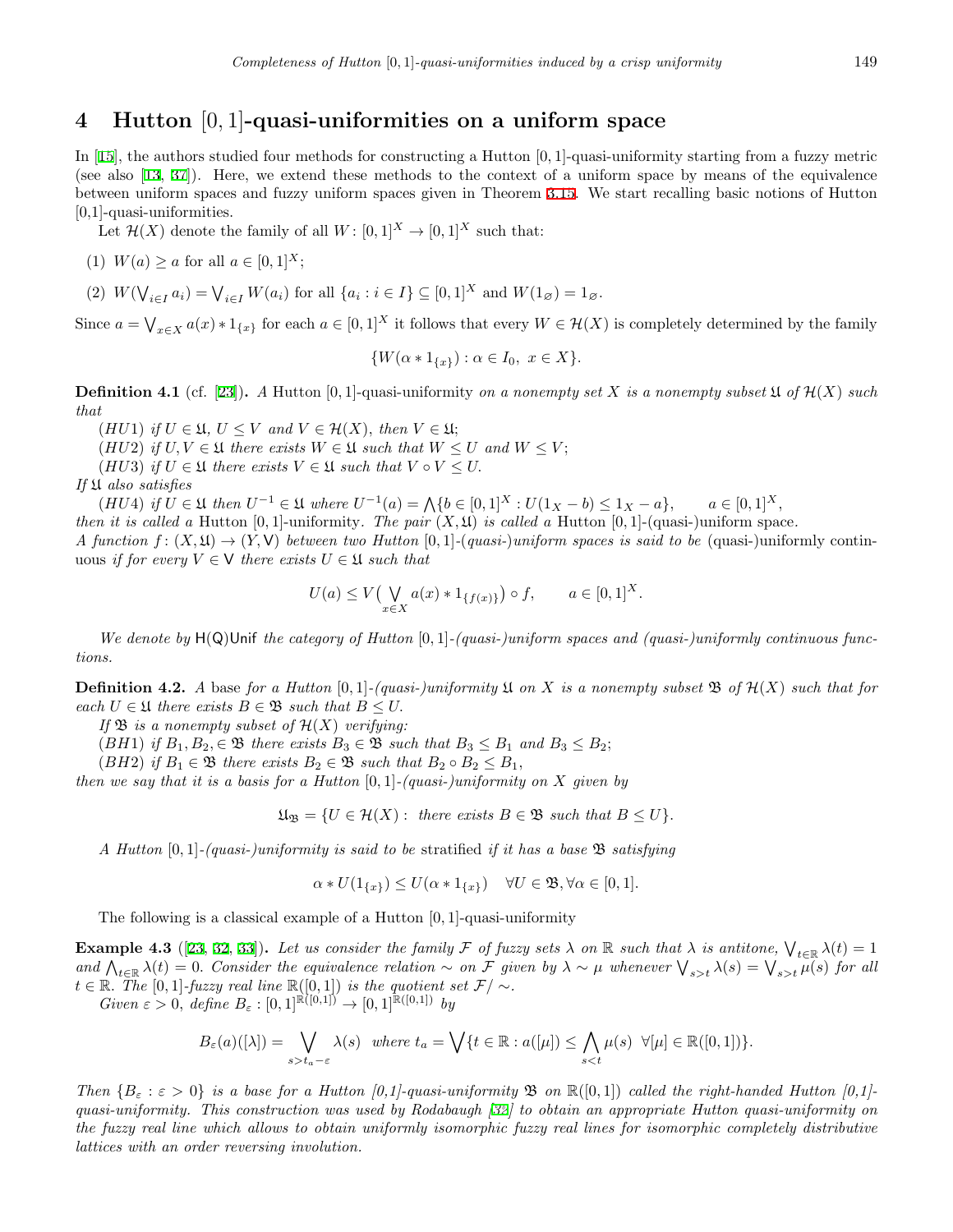In 1984, Katsaras established the following relations between the categories of (quasi-)uniform spaces and Hutton [0,1]-(quasi-)uniform spaces providing a method to construct a Hutton [0,1]-quasi-uniformity from a crisp quasiuniformity.

**Proposition 4.4.** [\[25](#page-15-0)] *Let*  $(X, \mathcal{U})$  *be a (quasi-)uniform space,*  $(Y, \mathcal{U})$  *be a Hutton* [0,1]*-(quasi-)uniform space and*  $*$ *a* continuous t-norm. Let  $\mathfrak{U}_\mathcal{U}^K := \Phi(\mathcal{U})$  be the Hutton [0,1]-(quasi-)uniformity generated by  $\{\phi(U): U \in \mathcal{U}\}\$ , where  $\phi(U)(a)(x) = \bigvee_{y \in X} a(y) * 1_{U(y)}(x) = \bigvee_{x \in U(y)} a(y)$  for each  $U \in \mathcal{U}$ ,  $a \in [0,1]^X$  and  $x \in X$ . Let  $\Psi(\mathfrak{U})$  be the (quasi-)uniformity generated by  $\{\psi(U): U \in \mathfrak{U}\}\$ , where  $\psi(U) = \{(x, y) \in X \times X : \forall a \in [0, 1]^X$ ,  $a(x) \leq U(a)(y)\}$  for each  $U \in \mathfrak{U}$ *. Then:* 

- (1)  $\Phi$ : (Q)Unif  $\rightarrow$  H(Q)Unif *is a functor sending each*  $(X, \mathcal{U})$  *to*  $(X, \Phi(\mathcal{U}))$  *and leaving morphisms unchanged*;
- (2)  $\Psi$ : H(Q)Unif  $\rightarrow$  (Q)Unif *is a functor sending each*  $(X, \mathfrak{U})$  *to*  $(X, \Psi(\mathfrak{U}))$  *and leaving morphisms unchanged*;
- (3)  $\Psi(\Phi(\mathcal{U})) = \mathcal{U}$ ;
- (4)  $\mathfrak{U} \subseteq \Phi(\Psi(\mathfrak{U}));$
- (5)  $\Psi$  *is a right adjoint of*  $\Phi$ *.*

**Remark 4.5.** *We can consider a functor*  $\Phi_F$ : FUnif(\*)  $\to$  HUnif *leaving morphisms unchanged and transforming a fuzzy uniform space*  $(X, \mathcal{M}, *)$  *into the Hutton [0,1]-uniform space*  $(X, \bigvee_{(M, *) \in \mathcal{M}} \mathfrak{U}_{\mathcal{U}_M}^K)$ .

*Then it is easy to check that the following diagram commutes:*



*As a consequence, if*  $(X, U)$  *is a uniform space and*  $(\delta_*(U), *)$  *is the fuzzy uniform structure associated with*  $U$ *, then* 

$$
\mathfrak{U}^K_{\mathcal{U}}=\bigvee_{(M,*)\in\delta_*(\mathcal{U})}\mathfrak{U}^K_{\mathcal{U}_M}.
$$

In [[13\]](#page-14-7) the authors provided a method to construct a Hutton [0*,* 1]-quasi-uniformity from a fuzzy metric space in the sense of George and Veeramani. This method is also valid in the context of fuzzy metrics in the sense of Kramosil and Michalek [[15\]](#page-15-20). We recall it.

<span id="page-7-1"></span>**Proposition 4.6** ([\[13](#page-14-7), Proposition 14]). Let  $(X, M, *)$  be a fuzzy metric space. Then the family  $\{W_{\varepsilon,t}^M : \varepsilon \in I_0, t > 0\}$ *is a base for a Hutton*  $[0,1]$ -quasi-uniformity  $\mathfrak{U}_M$  on X where  $W_{\varepsilon,t}^M: I^X \to I^X$  is given by

$$
W_{\varepsilon,t}^M(a)(y) = \bigvee_{x \in X} a(x) * ((1 - \varepsilon) \to M(x, y, t)), \qquad a \in I^X, \ y \in X.
$$

This construction gives a factorization via Hutton [0*,* 1]-quasi-uniformities of the association of a uniformity to each fuzzy metric space.

In the next proposition, we propose the construction of three Hutton  $[0,1]$ -quasi-uniformities induced by a crisp uniformity. The first construction is a version of the Hutton  $[0,1]$ -quasi-uniformity  $\mathfrak{U}_M$  of the previous proposition but in this case it is induced by a uniformity. The second one is motivated by another different Hutton [0,1]-quasi-uniformity induced by a fuzzy metric as developed in [[37\]](#page-15-18) (see also [[15\]](#page-15-20)). The last one makes use of the Lowen functor  $\omega$  [\[28](#page-15-4)], which allows to transform a uniformity into a Lowen uniformity, and it also uses the Höhle construction of a Hutton [0,1]-quasi-uniformity from a probabilistic uniformity [\[18](#page-15-11)].

<span id="page-7-0"></span>**Proposition 4.7.** Let  $(X, \mathcal{U})$  be a uniform space and  $*$  be a continuous t-norm. Let  $(\delta_*(\mathcal{U}), *)$  be the fuzzy uniform *structure associated with U. Then*

- (1) the family  $\{W_{\varepsilon,t}^M : \varepsilon \in I_0, t > 0, (M,*) \in \delta_*(\mathcal{U})\}$  is a base for a stratified Hutton [0,1]-quasi-uniformity  $\mathfrak{U}_\mathcal{U}$ ;
- (2) the family  $\{W_t^M : t > 0, (M,*) \in \delta_*(\mathcal{U})\}$  is a base for a stratified Hutton [0,1]-quasi-uniformity  $\mathfrak{U}_\mathcal{U}^H$  where  $W_t^M: [0,1]^X \to [0,1]^X$  is given by  $W_t^M(a)(y) = \bigvee_{x \in X} a(x) * M(x, y, t)$ , for  $a \in [0,1]^X$ ,  $y \in X$ ;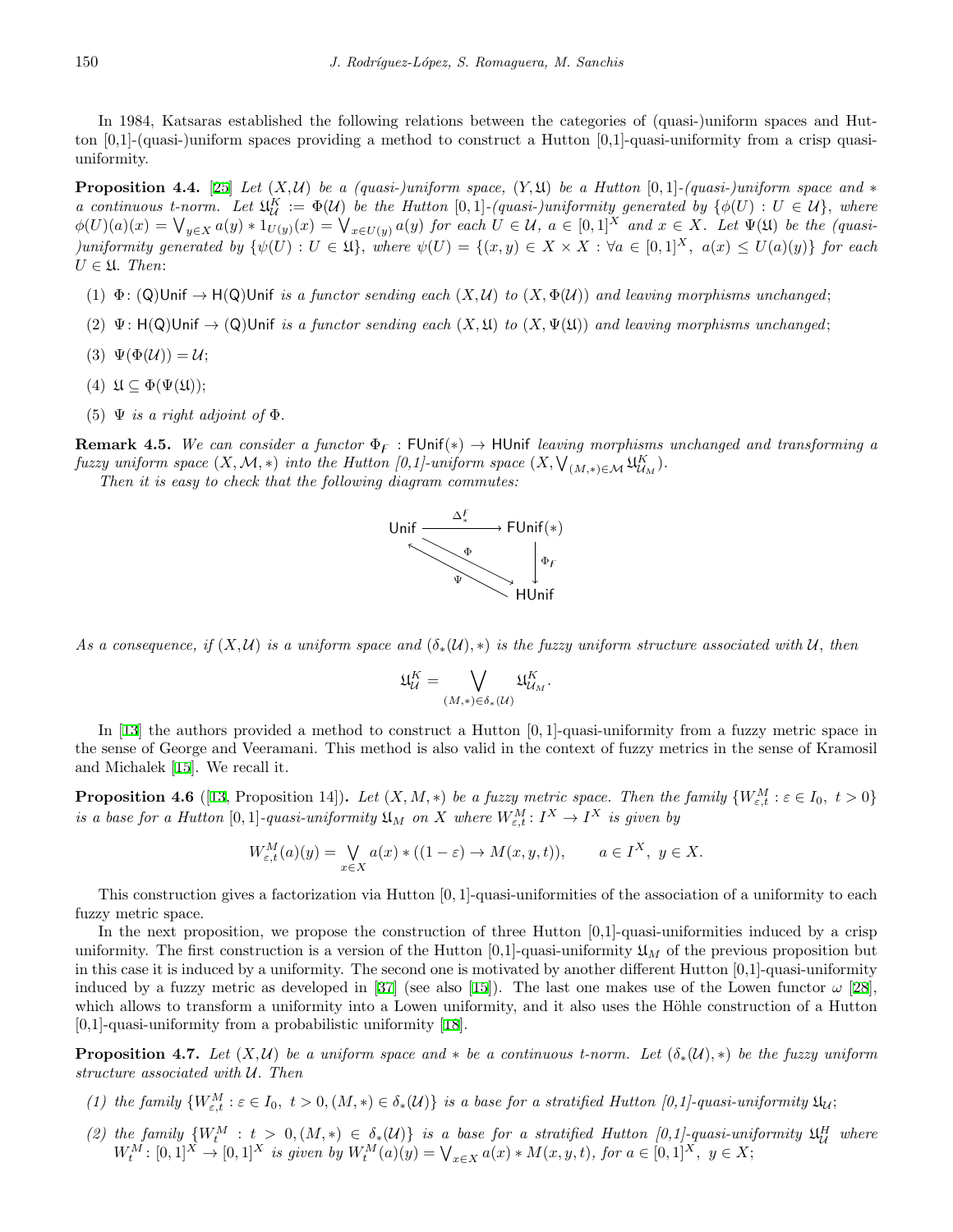(3) the family  $\{W_U: U \in [0,1]^{X \times X} \text{ and } U^{-1}(\varepsilon,1] \in \mathcal{U} \text{ for all } \varepsilon \in [0,1]\}$  is a base for a stratified Hutton [0,1]-quasiuniformity  $\mathfrak{U}^{\omega}_{\mathcal{U}}$  where  $W_{\mathsf{U}}: [0,1]^X \to [0,1]^X$  is given by  $W_{\mathsf{U}}(a)(y) = \bigvee_{x \in X} a(x) * \mathsf{U}(x,y)$ , for  $a \in [0,1]^X$ ,  $y \in X$ .

#### *Proof.*

(1) This can be shown following the techniques of the proof of [\[13](#page-14-7), Proposition 14]. In fact, the same proof allows to obtain that  $W_{\varepsilon,t}^M \in \mathcal{H}(X)$  and  $W_{\delta,\frac{t}{2}}^M$  $\circ$   $W^M_{\delta, \frac{t}{2}}$  $\leq W_{\varepsilon,t}^M$  for every  $(M,*) \in \mathcal{M}_{\mathcal{U}}, t > 0, \varepsilon \in (0,1]$  and  $\delta \in (0,1]$  verifying that  $(1 - \delta) * (1 - \delta) > (1 - \epsilon)$ . We only prove (BH2). Let  $(M, *), (N, *) \in M_{\mathcal{U}}, t, s > 0$  and  $\varepsilon, \delta \in I_0$ . Since  $M_{\mathcal{U}}$  is a fuzzy uniform structure then  $(M \wedge N, *) \in M_{\mathcal{U}}$ . We claim that  $W_{\varepsilon \wedge \delta, t \wedge s}^{M \wedge N} \leq W_{\varepsilon,t}^{M} \wedge W_{\delta,s}^{N}$ . In fact,  $(M \wedge N)(x, y, t \wedge s) = M(x, y, t \wedge s) \wedge N(x, y, t \wedge s) \leq M(x, y, t) \wedge N(x, y, s)$  so  $(1 - \varepsilon \wedge \delta) \to (M \wedge N)(x, y, t \wedge s) \leq [(1 - \varepsilon) \to (M \wedge N)(x, y, t \wedge s)] \wedge [(1 - \delta) \to (M \wedge N)(x, y, t \wedge s)]$ *≤* [(1 *− ε*) *→ M*(*x, y, t*)] *∧* [(1 *− δ*) *→ N*(*x, y, s*)]

Hence, given  $a \in [0,1]^X$  and  $y \in X$ 

$$
W_{\varepsilon \wedge \delta, t \wedge s}^{M \wedge N}(a)(y) = \bigvee_{x \in X} a(x) * ((1 - \varepsilon \wedge \delta) \to (M \wedge N)(x, y, t \wedge s))
$$
  
\n
$$
\leq \left[ \bigvee_{x \in X} a(x) * ((1 - \varepsilon) \to M(x, y, t)) \right] \wedge \left[ \bigvee_{x \in X} a(x) * ((1 - \delta) \to N(x, y, s)) \right]
$$
  
\n
$$
= W_{\varepsilon, t}^{M}(a)(y) \wedge W_{\delta, s}^{N}(a)(y).
$$

It is obvious that  $\mathfrak{U}_\mathcal{U}$  is stratified since  $\alpha * W_{\varepsilon,t}^M(1_{\{x\}}) = W_{\varepsilon,t}^M(\alpha * 1_{\{x\}})$  for every  $\alpha \in [0,1], (M,*) \in \mathcal{M}_\mathcal{U}, t > 0$ , *ε ∈ I*0*.*

- (2) This is straightforward.
- (3) This is immediate since  $\mathfrak{U}^{\omega}_{\mathcal{U}}$  is the Hutton [0,1]-quasi-uniformity associated with the Lowen uniformity  $\omega(\mathcal{U})$  [\[28](#page-15-4)] by means of Höhle construction  $[18]$  $[18]$  (see also  $[41]$  $[41]$ ).

$$
\Box
$$

**Example 4.8.** Let us consider the real line  $\mathbb{R}$  and let  $\mathcal{U}_e$  be the uniformity induced by the Euclidean metric  $e$  on  $\mathbb{R}$ . *Considering the product t-norm*  $\cdot$ *, we can construct the fuzzy uniform structure*  $(\delta \mathcal{L}(U_e), \cdot)$  *having as base the family*  $\{(M_d,\cdot): d \in \mathcal{D}_{\mathcal{U}_e}\}\$  where  $\mathcal{D}_{\mathcal{U}_e}$  is the uniform structure of  $\mathcal{U}_e$ . For example, given  $t \in \mathbb{R}$ , the fuzzy metric  $(M_{d_t},\cdot)$ *belongs to*  $\delta$ *.*( $U_e$ ) *where*  $d_t(x, y) = t|x - y|$  *for all*  $x, y \in \mathbb{R}$ *.* 

(1) The Hutton [0,1]-quasi-uniformity  $\mathfrak{U}_{\mathcal{U}_e}$  has as a base  $\{W_{\varepsilon,t}^d : \varepsilon \in I_0, t > 0, d \in \mathcal{D}_{\mathcal{U}_e}\}\$  where, for all  $\alpha \in I_0, x, y \in \mathbb{R},$ 

$$
W_{\varepsilon,t}^d(\alpha \cdot 1_{\{x\}})(y) = \bigvee_{z \in \mathbb{R}} \alpha \cdot 1_{\{x\}}(z) \cdot ((1 - \varepsilon) \to M_d(z, y, t))
$$
  

$$
= \alpha((1 - \varepsilon) \to M_d(x, y, t)) = \begin{cases} \alpha & \text{if } 1 - \varepsilon \le \frac{t}{t + d(x, y)} \\ \frac{\alpha t}{(1 - \varepsilon)(t + d(x, y))} & \text{if } 1 - \varepsilon > \frac{t}{t + d(x, y)} \end{cases}
$$

(2) The Hutton [0,1]-quasi-uniformity  $\mathfrak{U}_{\mathcal{U}_e}^H$  has as a base  $\{W_t^d : t > 0, d \in \mathcal{U}_e\}$  where, for all  $\alpha \in I_0$ ,  $x, y \in \mathbb{R}$ ,

$$
W_t^d(\alpha \cdot 1_{\{x\}})(y) = \bigvee_{z \in X} \alpha \cdot 1_{\{x\}}(z) \cdot M_d(z, y, t) = \frac{\alpha t}{t + d(x, y)}.
$$

(3) The Hutton [0,1]-quasi-uniformity  $\mathfrak{U}^{\omega}_{\mathcal{U}_e}$  has as a base the family  $\{W_U: U \in [0,1]^{\mathbb{R} \times \mathbb{R}} \text{ and } U^{-1}(\varepsilon,1] \in \mathcal{U}_e \text{ for all } \varepsilon \in \mathbb{R} \}$ [0,1] $\}$ . We can construct some elements of this family. For example, if  $d \in \mathcal{D}_{\mathcal{U}_e}$  is bounded by 1, then it is obvious that  $U_d^{-1}(\varepsilon,1] \in \mathcal{U}_e$  for all  $\varepsilon \in [0,1]$ , where  $U_d(x,y) = 1 - d(x,y)$ . In this case, for all  $\alpha \in I_0$ ,  $x, y \in \mathbb{R}$ , we have,

$$
W_{\mathsf{U}_d}(\alpha \cdot 1_{\{x\}})(y) = \bigvee_{z \in X} \alpha \cdot 1_{\{x\}}(z) \cdot \mathsf{U}_d(z, y) = \alpha(1 - d(x, y)).
$$

<span id="page-8-0"></span>On the other hand, if  $U \in \mathcal{U}_e$  then trivially  $1_U^{-1}(\varepsilon, 1] \in \mathcal{U}_e$  for all  $\varepsilon \in [0, 1]$ . Now, for all  $\alpha \in I_0$ ,  $x, y \in \mathbb{R}$ , we *obtain that,*

$$
W_{1_U}(\alpha\cdot 1_{\{x\}})(y)=\bigvee_{z\in X}\alpha\cdot 1_{\{x\}}(z)\cdot 1_U(z,y)=\alpha\cdot 1_U(x,y),
$$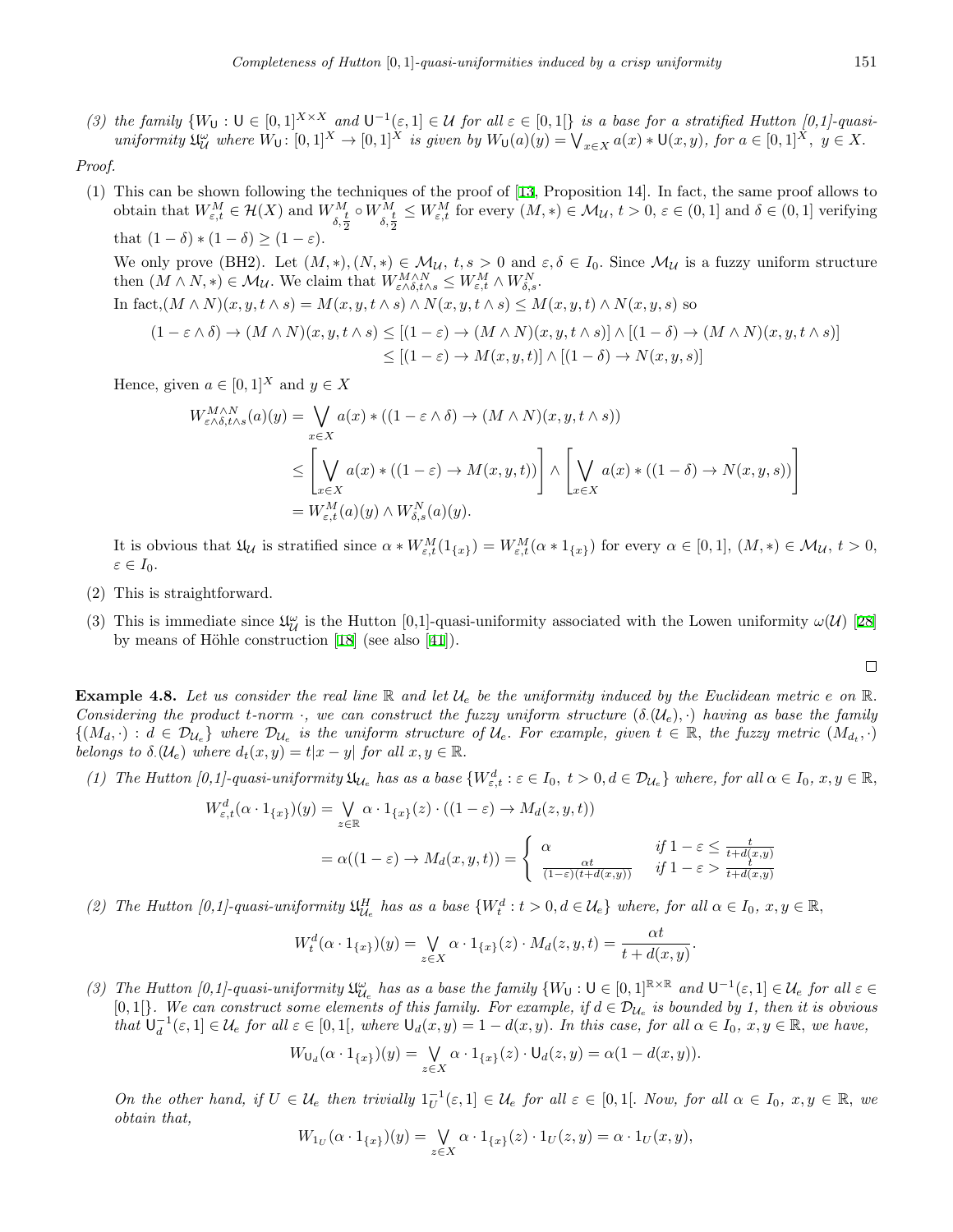**Remark 4.9.** *It is not difficult to see (cf. [\[15\]](#page-15-20)) that*

$$
\mathfrak{U}_\mathcal{U} \subseteq \mathfrak{U}_\mathcal{U}^H \land \mathfrak{U}_\mathcal{U}^K \subseteq \mathfrak{U}_\mathcal{U}^H \lor \mathfrak{U}_\mathcal{U}^K \subseteq \mathfrak{U}_\mathcal{U}^\omega.
$$

# <span id="page-9-0"></span>**5 Completeness of Hutton [0,1]-quasi-uniformities**

In [[14\]](#page-15-21) it was introduced a concept of completeness for Hutton [0*,* 1]-quasi-uniformities by means of a kind of [0*,* 1]-filters. The authors proved the equivalence between completeness of any fuzzy metric space (*X, M, ∗*) and completeness of the induced Hutton [0, 1]-quasi-uniformity  $\mathfrak{U}_M$  as defined in [\[13](#page-14-7)] (see Proposition [4.6\)](#page-7-1).

In the previous section we have considered several different Hutton [0*,* 1]-quasi-uniformities induced by a uniformity. This section is devoted to study whether the result of [\[14](#page-15-21)] is also true in this context, i. e. whether completeness of a uniformity is transferred to the different Hutton  $[0,1]$ -quasi-uniformities induced by it.

First, we begin with some preliminaries in order to recall the completeness notion of a Hutton [0*,* 1]-quasi-uniformity considered in [\[14](#page-15-21)]. Although this theory can be developed for an arbitrary strictly two-sided commutative quantale we restrict ourselves to [0*,* 1]*.*

**Definition 5.1** ([[22,](#page-15-26) Section 5.1]). *A* [0*,* 1]-topology *on a nonempty set X is a subset*  $\mathfrak{T}$  *of* [0*,* 1]<sup>*X*</sup> *such that:* 

- *(1)*  $1_{\emptyset}, 1_X \in \mathfrak{T}$ ;
- *(2)*  $a \wedge b \in \mathcal{I}$  *whenever*  $a, b \in \mathcal{I}$ ;
- *(3)*  $\bigvee_{i \in \Lambda} a_i \in \mathfrak{T}$  *whenever*  $\{a_i : i \in \Lambda\} \subseteq \mathfrak{T}$ .

*In this case, the pair*  $(X, \mathfrak{T})$  *is called a* [0, 1]-topological space.

*Furthermore, if*  $\alpha * 1_X \in \mathfrak{T}$  *for all*  $\alpha \in [0,1]$ *, then*  $\mathfrak{T}$  *is called a* weakly stratified [0,1]-topology. *Moreover, if*  $\alpha * a \in \mathfrak{T}$  *whenever*  $\alpha \in [0,1]$  *and*  $a \in \mathfrak{T}$ *, then*  $\mathfrak{T}$  *is said to be* stratified. A function  $f: (X, \mathfrak{T}_X) \to (Y, \mathfrak{T}_Y)$  between two [0,1]-topological spaces is continuous if  $f^{-1}(a) \in \mathfrak{T}_X$  for each  $a \in \mathfrak{T}_Y$ .

The category of (weakly) stratified [0*,* 1]-topological spaces is a coreflective subcategory of the category of [0*,* 1] topological spaces.

**Definition 5.2** ([[22,](#page-15-26) Section 6.1]). Let  $\mathcal{N}: X \to [0,1]^{([0,1]^X)}$  be a map and denote for each  $x \in X$  the image of x under N by  $\mu_x$ . N is said to be a [0,1]-neighborhood system on X if for all  $x \in X$  and for all  $a, a_1, a_2 \in [0,1]^X$ ,  $\mu_x$  satisfies:  $(NS1)$   $\mu_x(1_X) = 1;$ 

 $(NS2)$  *if*  $a_1 \leq a_2 \in [0,1]^X$ , *then*  $\mu_x(a_1) \leq \mu_x(a_2)$ ;  $(NS3)$   $\mu_x(a_1) \wedge \mu_x(a_2) \leq \mu_x(a_1 \wedge a_2);$  $(NS4) \mu_x(a) \leq a(x);$  $(XS5)$   $\mu_x(a) \le \sqrt{\{\mu_x(b) : b(y) \le \mu_y(a) \forall y \in X\}}.$ 

*A* [0*,* 1]-neighborhood space *is a nonempty set X endowed with a* [0*,* 1]*-neighborhood system.*

It is proved in [[22](#page-15-26)] that  $[0,1]$ -topologies and  $[0,1]$ -neighborhood systems are equivalent concepts. In fact, if  $\mathfrak T$ is a  $[0,1]$ -topology on *X*, then it possesses a  $[0,1]$ -neighborhood system  $\mathcal{N}_{\mathfrak{T}} : X \to [0,1]^{([0,1]^X)}$  such that for all  $x \in X, a \in [0,1]^X$  it is given by

$$
\mathcal{N}_{\mathfrak{T}}(x)(a) = (\bigvee \{b \in \mathfrak{T} : b \le a\})(x).
$$

We denote by  $\mu_x^{\mathfrak{T}}$  the evaluation of  $\mathcal{N}_{\mathfrak{T}}$  at *x* (the superscript  $\mathfrak{T}$  will be omitted if no confusion arises).

Conversely, if  $\mathcal N$  is a neighborhood system on X, we can define the following  $[0,1]$ -topology on X:

$$
\mathfrak{T}_{\mathcal{N}} = \{ a \in [0,1]^X : a(x) \le \mu_x(a) \text{ for all } x \in X \}.
$$

On the other hand, if  $\mathfrak U$  is a Hutton [0, 1]-quasi-uniformity, then it generates a weakly stratified [0, 1]-topology given by

 $\mathfrak{T}(\mathfrak{U}) = \{a \in [0,1]^X : a \leq \bigvee \{b \in [0,1]^X : \text{ there exists } U \in \mathfrak{U} \text{ such that } U(b) \leq a\} \}.$ 

Observe that if  $\mathfrak{U}, \mathfrak{W}$  are two Hutton [0, 1]-quasi-uniformities on *X* such that  $\mathfrak{U} \subset \mathfrak{W}$ , then  $\mathfrak{T}(\mathfrak{U}) \subset \mathfrak{T}(\mathfrak{W})$ .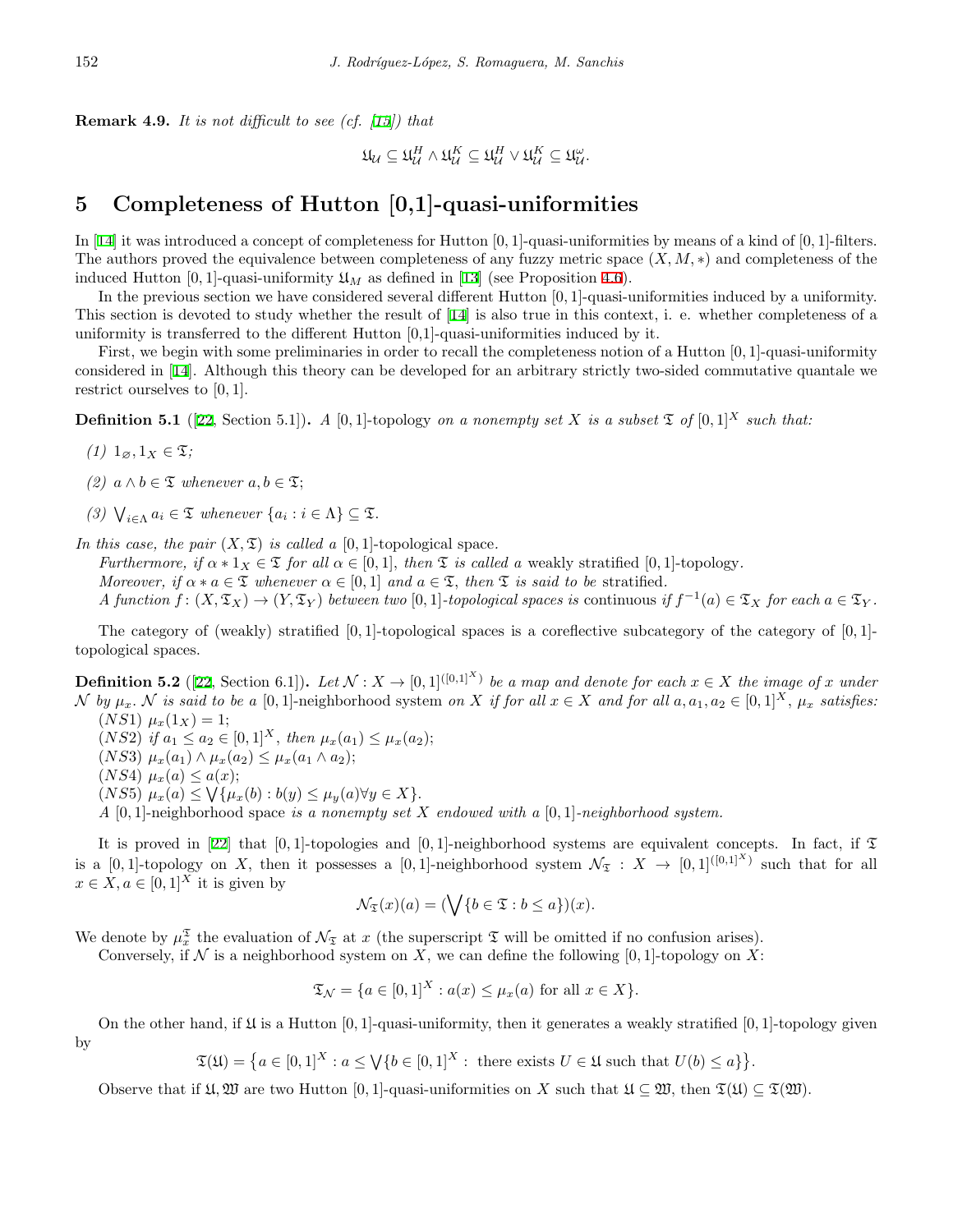**Definition 5.3** ([[22,](#page-15-26) Definition 6.1.4]). Let *X* be a nonempty set. A map  $\nu : [0,1]^X \rightarrow [0,1]$  is called a [0,1]-filter *if for all*  $a_1, a_2 \in [0,1]^X$ , *v verifies the following properties:* 

 $(LF1)$   $\nu(1_X) = 1;$  $(LF2)$  *if*  $a_1 \leq a_2$ *, then*  $\nu(a_1) \leq \nu(a_2)$ ;  $(LF3)$   $\nu(a_1) \wedge \nu(a_2) \leq \nu(a_1 \wedge a_2);$  $(LF4)$   $\nu(1_{\emptyset}) = 0;$ *An*  $[0, 1]$ *-filter*  $\nu$  *is* stratified *if for all*  $\alpha \in [0, 1], a \in [0, 1]^X$ ,  $(LF5) \alpha * \nu(a) \leq \nu(\alpha * a).$ *A*  $[0, 1]$ *-filter*  $\nu$  *is* tight *if for all*  $\alpha \in [0, 1]$ *,*  $(LF6)\ \nu(\alpha * 1_X) = \alpha.$ 

**Example 5.4.** [\[12](#page-14-3)] *Let X be a nonempty set.*

- The map  $\nu : [0,1]^X \to [0,1]$  given by  $\nu(a) = \inf_{x \in X} a(x)$  is a stratified tight  $[0,1]$ -filter on X;
- fixing  $x_0 \in X$ , the map  $\nu_{x_0} : [0,1]^X \to [0,1]$  given by  $\nu_{x_0}(a) = a(x_0)$  is a stratified tight  $[0,1]$ -filter on X.

**Remark 5.5** ([\[21](#page-15-27), Subsection 4.4]). If  $\mathcal F$  is a filter on a nonempty set X, then it induces a stratified and tight [0, 1]-filter  $\nu_{\mathcal{F}}$  on X for every  $a \in [0,1]^X$ , it is given by  $\nu_{\mathcal{F}}(a) = \bigvee_{F \in \mathcal{F}} \bigwedge_{x \in F} a(x)$ .

Furthermore, it is obvious that  $\emptyset \neq a^{-1}(\varepsilon, 1] \in \widetilde{\mathcal{F}}$  for all  $\varepsilon \in I_1$  if and only if  $\nu_{\mathcal{F}}(a) = \bigvee_{x \in X} a(x)$ . Hence,  $a^{-1}(\varepsilon, 1] \in \mathcal{F}$  *for all*  $\varepsilon \in I_1$  *if and only if*  $\nu_{\mathcal{F}}(a) = 1$ *.* 

*Furthermore, if*  $(x_n)_{n\in\mathbb{N}}$  *is a sequence on X, then we can define a stratified and tight* [0, 1]*-filter on X as follows:* 

$$
\nu_{x_n}(a) = \liminf_{n \in \mathbb{N}} a(x_n).
$$

<span id="page-10-1"></span>**Remark 5.6.** Observe that if  $\nu$  is a tight  $[0,1]$ -filter on X and  $\nu(a) = 1$ , then  $a^{-1}(\varepsilon, 1] \neq \emptyset$  for all  $\varepsilon \in I_1$ . In fact, if  $a^{-1}(\varepsilon,1] = \varnothing$  for some  $\varepsilon \in I_1$ , then  $a \leq \varepsilon * 1_X$  so  $\nu(a) \leq \nu(\varepsilon * 1_X) = \varepsilon$  which is a contradiction.

**Definition 5.7** ([\[22](#page-15-26), Definition 6.4.1]). Let  $(X, \mathfrak{T})$  be a [0,1]-topological space and  $\{\mu_x\}_{x \in X}$  be the corresponding [0,1]neighborhood system. Let  $\nu$  be a [0,1]-filter on X. A point  $x \in X$  is said to be a limit point of  $\nu$  if  $\mu_x(a) \le \nu(a)$  for all  $a \in [0,1]^X$ *. In this case we say that*  $\nu$  *is a convergent*  $[0,1]$ *-filter in*  $(X,\mathfrak{T})$ *.* 

Notice that if  $\mathfrak{T}_1$  and  $\mathfrak{T}_2$  are two [0, 1]-topologies on *X* such that  $\mathfrak{T}_1 \subseteq \mathfrak{T}_2$ , then  $\mu_x^{\mathfrak{T}_1} \leq \mu_x^{\mathfrak{T}_2}$  for every  $x \in X$ . Hence if a [0, 1]-filter *v* converges to  $x \in X$  in  $(X, \mathfrak{T}_2)$ , then it also converges to *x* in  $(X, \mathfrak{T}_1)$ *.* 

Convergence of [0*,* 1]-filters in Hutton [0*,* 1]-quasi-uniform spaces admits the following characterization:

<span id="page-10-0"></span>**Proposition 5.8.** [\[14](#page-15-21)] Let  $(X, \mathfrak{U})$  be a Hutton [0,1]*-quasi-uniform space,*  $\nu$  *a* [0,1]*-filter and*  $x \in X$ *. Then*  $\nu$  *is* convergent to x in  $(X, \mathfrak{T}(\mathfrak{U}))$  if and only if  $\alpha \leq \nu(U(\alpha * 1_{\{x\}}))$  for all  $U \in \mathfrak{U}$  and all  $\alpha \in [0,1]$ .

Furthermore, if  $\mathfrak U$  is stratified then  $\nu$  is convergent to x in  $(X, \mathfrak T(\mathfrak U))$  if and only if  $\nu(U(1_{\{x\}})) = 1$  for all  $U \in \mathfrak U$ .

**Definition 5.9.** [\[14](#page-15-21)] *Let*  $(X, \mathfrak{U})$  *be a Hutton* [0, 1]*-quasi-uniform space. A* [0, 1]*-filter*  $\nu$  *is a* Cauchy [0, 1]-filter *in*  $(X, \mathfrak{U})$ *if*

for all  $U \in \mathfrak{U}, \alpha \in (0,1]$ , there exists  $x_U \in X$  such that  $\alpha \leq \nu(U(\alpha * 1_{\{x_U\}})).$ 

*Moreover, if*  $\mathfrak{U}$  *is stratified, then*  $\nu$  *is a Cauchy* [0,1]*-filter if and only if for all*  $U \in \mathfrak{U}$  *there exists*  $x_U \in X$  *such that*  $\nu(U(1_{\{x_U\}})) = 1.$ 

**Definition 5.10.** [\[14](#page-15-21)] *A Hutton* [0*,* 1]*-quasi-uniform space* (*X,* U) *is said to be* complete *if any stratified and tight Cauchy* [0*,* 1]*-filter on X is convergent.*

We turn now to the problem addressed in this section: the relationship between the completeness of a uniformity and the completeness of the four Hutton [0*,* 1]-quasi-uniformities that we have considered in the previous section.

<span id="page-10-2"></span>**Proposition 5.11** (cf. [[14,](#page-15-21) Proposition 23]). Let  $(X, \mathcal{U})$  be a uniform space and  $\mathcal{F}$  be a filter on X. The following are *equivalent:*

- *(1)*  $\mathcal F$  *is convergent in*  $(X, \tau(\mathcal U))$ *;*
- *(2)*  $\nu_{\mathcal{F}}$  *is convergent in*  $(X, \mathfrak{T}(\mathfrak{U}_{\mathcal{U}}^{\omega}))$ ;
- *(3)*  $\nu_{\mathcal{F}}$  *is convergent in*  $(X, \mathfrak{T}(\mathfrak{U}_\mathcal{U}^K));$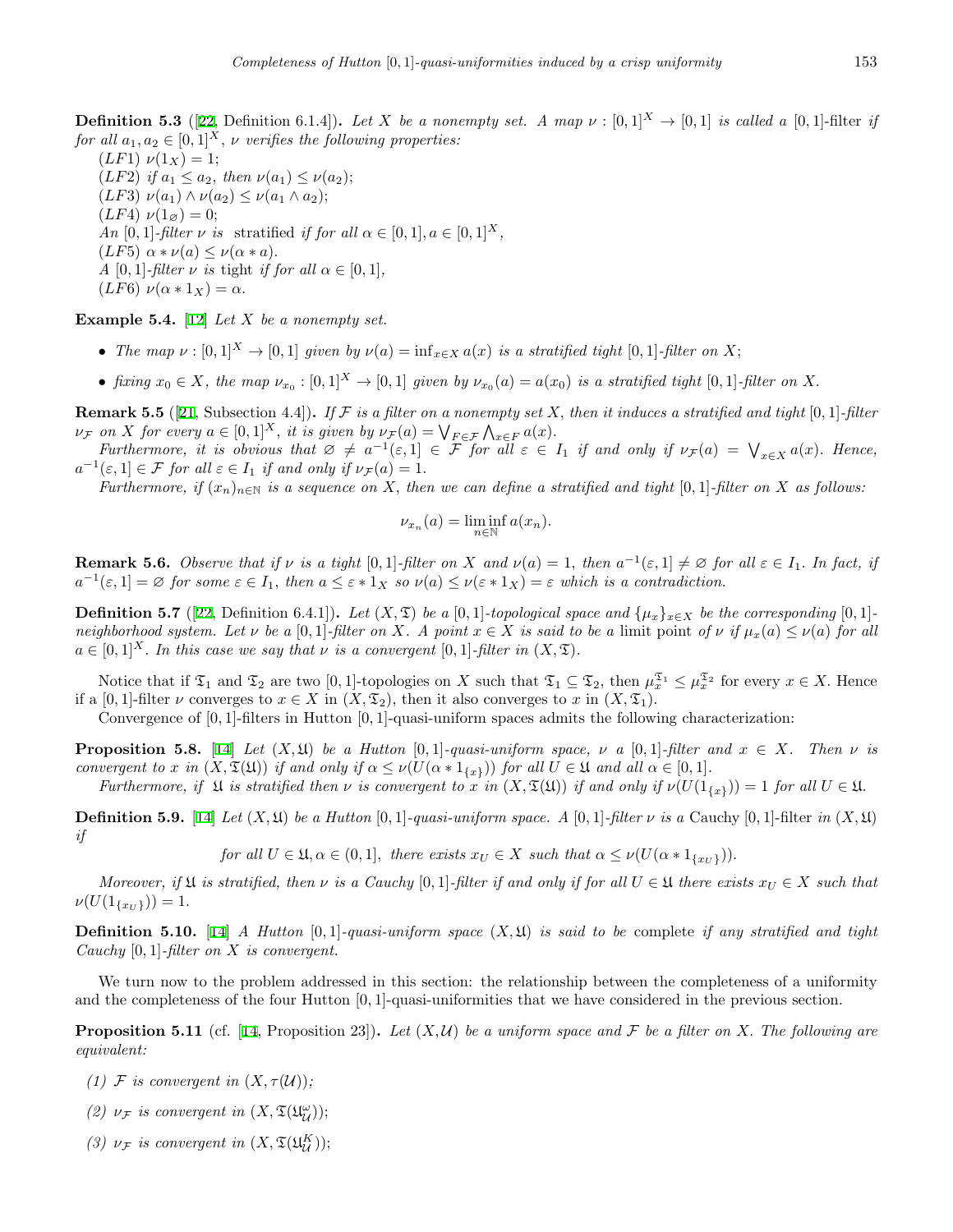- *(4)*  $\nu_{\mathcal{F}}$  *is convergent in*  $(X, \mathfrak{T}(\mathfrak{U}_{\mathcal{U}}^H));$
- *(5)*  $\nu_{\mathcal{F}}$  *is convergent in*  $(X, \mathfrak{T}(\mathfrak{U}_{\mathcal{U}})).$

*Proof.* (1)  $\Rightarrow$  (2) Suppose that *F* is a filter convergent to an element  $x_0 \in X$  with respect to  $\tau(\mathcal{U})$ . Let  $\mathsf{U} \in [0,1]^{X \times X}$ such that  $U^{-1}(\varepsilon,1] \in \mathcal{U}$  for all  $\varepsilon \in [0,1)$ . Since F is convergent to  $x_0$  then  $U^{-1}(\varepsilon,1](x_0) \in \mathcal{F}$  so given  $\varepsilon \in [0,1)$  we have that

$$
\nu_{\mathcal{F}}(W_{\mathsf{U}}(1_{\{x_0\}})) = \bigvee_{F \in \mathcal{F}} \bigwedge_{x \in F} W_{\mathsf{U}}(1_{\{x_0\}})(x) \geq \bigwedge_{x \in U^{-1}(\varepsilon,1](x_0)} W_{\mathsf{U}}(1_{\{x_0\}})(x) = \bigwedge_{x \in U^{-1}(\varepsilon,1](x_0)} \mathsf{U}(x_0,x) \geq \varepsilon.
$$

Since  $\varepsilon$  is arbitrary then  $\nu_{\mathcal{F}}(W_0(1_{\{x_0\}})) = 1$  so  $\nu_{\mathcal{F}}$  is convergent to  $x_0$  in  $(X, \mathfrak{T}(\mathfrak{U}_{\mathcal{U}}^{\omega}))$  by Proposition [5.8](#page-10-0).

 $(2) \Rightarrow (3)$ ,  $(2) \Rightarrow (4)$ ,  $(3) \Rightarrow (5)$ ,  $(4) \Rightarrow (5)$  are obvious by Remark [4.9.](#page-8-0)

 $(5) \Rightarrow (1)$  Let  $\delta_*(\mathcal{U})$  be the fuzzy uniform structure associated with *U* (Theorem [3.15\)](#page-4-0). If  $(M,*) \in \delta_*(\mathcal{U})$ , then  $\mathfrak{U}_M \subseteq \mathfrak{U}_U$  so  $\mathfrak{T}(\mathfrak{U}_M) \subseteq \mathfrak{T}(\mathfrak{U}_U)$ . Hence if  $\nu_{\mathcal{F}}$  is convergent in  $(X, \mathfrak{T}(\mathfrak{U}_U))$  to  $x_0$ , then it is also convergent to  $x_0$ in  $(X, \mathfrak{T}(\mathfrak{U}_M))$  for all  $(M, *) \in \delta_*(\mathcal{U})$ . By [\[14](#page-15-21), Proposition 23] *F* is convergent to  $x_0$  with respect to  $\tau(M)$  for all  $(M, *) \in \delta_*(\mathcal{U})$ . Hence F is convergent to  $x_0$  in  $(X, \tau(\mathcal{U}))$  (see Remark [3.16\)](#page-5-0).  $\Box$ 

<span id="page-11-1"></span>**Proposition 5.12** (cf. [\[14](#page-15-21), Proposition 23]). Let  $\mathcal F$  be a filter on a uniform space  $(X, \mathcal U)$  and let  $*$  be a continuous *t-norm. The following are equivalent:*

- *(1)*  $\mathcal F$  *is a Cauchy filter in*  $(X, \mathcal U)$ ;
- (2)  $\nu_{\mathcal{F}}$  *is a Cauchy* [0, 1]*-filter in*  $(X, \mathfrak{U}_{\mathcal{U}}^K)$ ;
- *(3)*  $\nu_F$  *is a Cauchy* [0*,* 1]*-filter in*  $(X, \mathfrak{U}_U)$ *.*

*Proof.* (1)  $\Rightarrow$  (2) Suppose F is a Cauchy filter in  $(X, U)$ . Given  $U \in U$  we can find  $x_U \in X$  such that  $U(x_U) \in \mathcal{F}$ . Then:

$$
\nu_{\mathcal{F}}(W_{1_U}(1_{\{x_U\}})) = \bigvee_{F \in \mathcal{F}} \bigwedge_{x \in F} W_{1_U}(1_{\{x_U\}})(x) \ge \bigwedge_{x \in U(x_U)} W_{1_U}(1_{\{x_U\}})(x) = \bigwedge_{x \in U(x_U)} \bigvee_{y \in X} 1_{\{x_U\}}(y) * 1_U(y,x) = \bigwedge_{x \in U(x_U)} 1_U(x_U,x) = 1_{\{x_U\}}(y) \bigwedge_{x \in U(x_U)} 1_{\{x_U\}}(y) = 1_{\{x_U\}}(y) \bigwedge_{x \in U(x_U)} 1_{\{x_U\}}(y) = 1_{\{x_U\}}(y) \bigwedge_{x \in U(x_U)} 1_{\{x_U\}}(y) = 1_{\{x_U\}}(y) \bigwedge_{x \in U(x_U)} 1_{\{x_U\}}(y) = 1_{\{x_U\}}(y) \bigwedge_{x \in U(x_U)} 1_{\{x_U\}}(y) = 1_{\{x_U\}}(y) \bigwedge_{x \in U(x_U)} 1_{\{x_U\}}(y) = 1_{\{x_U\}}(y) \bigwedge_{x \in U(x_U)} 1_{\{x_U\}}(y) = 1_{\{x_U\}}(y) \bigwedge_{x \in U(x_U)} 1_{\{x_U\}}(y) = 1_{\{x_U\}}(y) \bigwedge_{x \in U(x_U)} 1_{\{x_U\}}(y) = 1_{\{x_U\}}(y) \bigwedge_{x \in U(x_U)} 1_{\{x_U\}}(y) = 1_{\{x_U\}}(y) \bigwedge_{x \in U(x_U)} 1_{\{x_U\}}(y) = 1_{\{x_U\}}(y) \bigwedge_{x \in U(x_U)} 1_{\{x_U\}}(y) = 1_{\{x_U\}}(y) \bigwedge_{x \in U(x_U)} 1_{\{x_U\}}(y) = 1_{\{x_U\}}(y) \bigwedge_{x \in U(x_U)} 1_{\{x_U\}}(y) = 1_{\{x_U\}}(y) \bigwedge_{x \in U(x_U)} 1_{\{x_U\}}(y) = 1_{\{x_U\}}(y) \bigwedge_{x \in U(x_U)} 1_{\{x_U\}}(y) = 1_{\{x_U\}}(
$$

so  $\nu_{\mathcal{F}}$  is a Cauchy [0, 1]-filter in  $(X, \mathfrak{U}_{\mathcal{U}}^K)$ .

 $(2) \Rightarrow (3)$  This is obvious by Remark [4.9](#page-8-0).

 $(3) \Rightarrow (1)$  Let  $(\delta_*(\mathcal{U}), *)$  be the fuzzy uniform structure associated with U. Then  $\mathfrak{U}_M \subseteq \mathfrak{U}_U$  for every  $(M, *) \in \delta_*(\mathcal{U})$ . Hence,  $\nu_{\mathcal{F}}$  is a Cauchy [0, 1]-filter in  $(X, \mathfrak{U}_M)$  for every  $(M, *) \in \delta_*(\mathcal{U})$ . By [[14,](#page-15-21) Proposition 23]  $\mathcal{F}$  is a Cauchy filter in  $(X, M, *)$  so in  $(X, \mathcal{U}_M)$  for every  $(M, *) \in \delta_*(\mathcal{U})$ . Then by Remark 3.20  $\mathcal{F$  $(X, \mathcal{U}_M)$  for every  $(M, *) \in \delta_*(\mathcal{U})$ . Then by Remark [3.20](#page-5-1) F is a Cauchy filter in  $(X, \mathcal{U})$ .

Notice that if  $\nu_{\mathcal{F}}$  is a Cauchy [0, 1]-filter in  $(X, \mathfrak{U}_{\mathcal{U}}^{\omega})$  or in  $(X, \mathfrak{U}_{\mathcal{U}}^H)$ , then, by the above result,  $\mathcal{F}$  is a Cauchy filter in  $(X, \mathcal{U})$ . Nevertheless the converse is not true as the next example shows.

**Example 5.13.** Let us consider on  $X = (0,1)$  the Euclidean metric e and its associated uniformity  $\mathcal{U}_e$ . Let  $(\delta_*(\mathcal{U}_e), *_L)$ *be the fuzzy uniform structure induced by*  $U_e$ . Then it is easy to see that the pair  $(M, *_L)$  is a fuzzy metric on X where, for every  $x, y \in X$ ,  $M(x, y, t) = 1 - e(x, y)$  if  $t > 0$  meanwhile  $M(x, y, 0) = 0$ . Furthermore,  $\mathcal{U}_M = \mathcal{U}_e$  so  $(M, *) \in \delta_*(\mathcal{U}_e)$ . *On the other hand the sequence*  $(\frac{1}{2n})_{n\in\mathbb{N}}$  *is a Cauchy sequence in*  $(X, \mathcal{U}_e)$ *. Let*  $\mathcal F$  *be its associated filter having as base* the collection  $F_n = \{\frac{1}{2k} : k \geq n\}$  for all  $n \in \mathbb{N}$ . We show that  $\nu_{\mathcal{F}}$  is not a Cauchy [0, 1]-filter in  $(X, \mathfrak{U}_{\mathcal{U}_e}^H)$  (so in  $(X, \mathfrak{U}_{\mathcal{U}_e}^W)$ ). *Fix*  $t > 0$ *. Then given*  $p \in X$  *we have* 

$$
\nu_{\mathcal{F}}(W_t^M(1_{\{p\}})) = \bigvee_{F \in \mathcal{F}} \bigwedge_{x \in F} W_t^M(1_{\{p\}})(x) = \bigvee_{F \in \mathcal{F}} \bigwedge_{x \in F} M(p, x, t) = \bigvee_{F \in \mathcal{F}} \bigwedge_{x \in F} (1 - e(p, x))
$$
  

$$
\leq \bigvee_{n \in \mathbb{N}} \bigwedge_{x \in F_n} (1 - e(p, x)) \leq \bigvee_{n \in \mathbb{N}, p \neq \frac{1}{2n}} (1 - e(p, \frac{1}{2n})) < 1.
$$

*Then*  $\nu_{\mathcal{F}}$  *is not a Cauchy* [0, 1]*-filter in*  $(X, \mathfrak{U}_{\mathcal{U}_e}^H)$ *.* 

<span id="page-11-0"></span>**Theorem 5.14** (cf. [[14,](#page-15-21) Theorem 24]). Let  $(X, \mathcal{U})$  be a uniform space and let  $*$  be a continuous t-norm. The following *statements are equivalent:*

- $(1)$   $(X, U)$  *is complete;*
- $(2)$   $(X, \mathfrak{U}_U)$  *is complete;*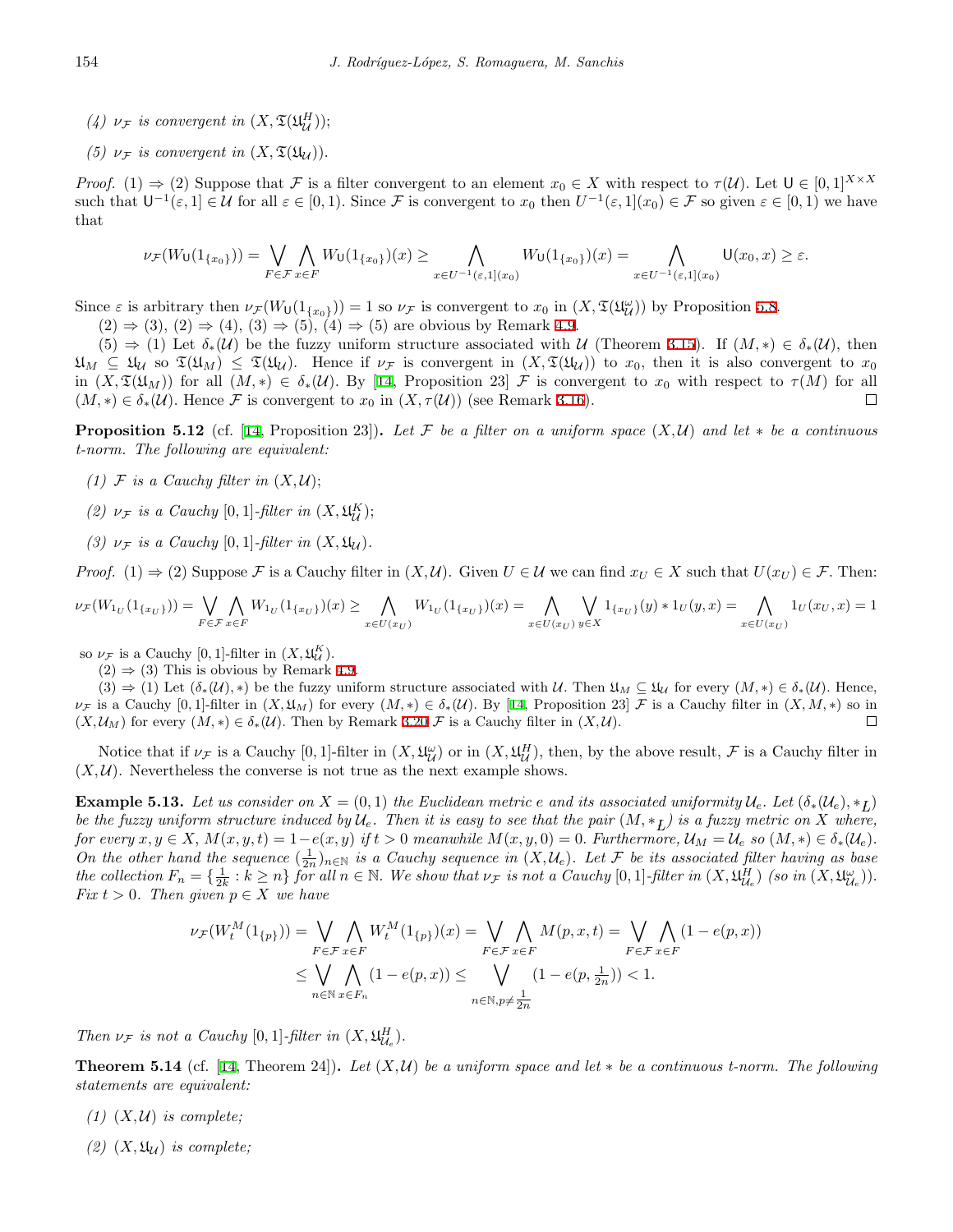(3)  $(X, \mathfrak{U}_{\mathcal{U}}^K)$  *is complete.* 

*Proof.* (1)  $\Rightarrow$  (2) The proof of this implication follows the same ideas of the proof of [\[14](#page-15-21), Theorem 24]. Nevertheless, since the first part requires a different construction we include it here.

Let *ν* be a stratified and tight Cauchy [0,1]-filter in  $(X, \mathfrak{U}_\mathcal{U})$ . Let us consider the set  $\delta_*(\mathcal{U}) \times \mathbb{N}$  directed by the partial order  $\subseteq$  given by  $(M, n) \subseteq (N, m)$  whenever  $N(x, y, t) \leq M(x, y, t)$  for all  $x, y \in X$ ,  $t > 0$  and  $n \leq m$ . Then for each  $(M,n) \in \delta_*(\mathcal{U}) \times \mathbb{N}$  we can find  $x_{(M,n)} \in X$  such that  $\nu(W^M_{\underline{1}}(1_{\{x_{(M,n)}\}})) = 1$ . Let us check that the net  $(x_{(M,n)})(M,n)\in \mathcal{B}\times \mathbb{N}$  is a Cauchy net on  $(X,\delta_*(\mathcal{U}),*)$ . Fix  $(F,*)\in \delta_*(\mathcal{U}),\ \varepsilon\in I_1$  and  $t>0$ . Let  $n_0\in \mathbb{N}$ such that  $\frac{1}{n_0} < \frac{t}{2}$  and  $\left(1 - \frac{1}{n_0}\right)$  $\Big) * (1 - \frac{1}{n_0})$  $\Big) * (1 - \frac{1}{n_0})$  $\Big) * (1 - \frac{1}{n_0})$  $\left( \begin{array}{c} \n\end{array} \right)$  >  $\varepsilon$ . Given  $(M, n), (N, m) \in \delta_*(\mathcal{U}) \times \mathbb{N}$  then  $\nu(W_{\frac{1}{n},\frac{1}{n}}^M(1_{\{x_{(M,n)\}}}) \wedge W_{\frac{1}{m},\frac{1}{m}}^N(1_{\{x_{(N,m)\}}})) = 1.$  Hence, by Remark [5.6](#page-10-1) we can find  $x_{(M,n),(N,m)} \in X$  such that

$$
W_{\frac{1}{n},\frac{1}{n}}^{M}(\mathbb{1}_{\{x_{(M,n)}\}})(x_{(M,n),(N,m)}) \wedge W_{\frac{1}{m},\frac{1}{m}}^{N}(\mathbb{1}_{\{x_{(N,m)}\}})(x_{(M,n),(N,m)}) > 1 - \frac{1}{n_0},
$$

i. e.

$$
\left(1 - \frac{1}{n}\right) \to M(x_{(M,n)}, x_{(M,n),(N,m)}, \frac{1}{n})) > 1 - \frac{1}{n_0},
$$
  

$$
\left(1 - \frac{1}{n}\right) \to N(x_{(N,m)}, x_{(M,n),(N,m)}, \frac{1}{m}) > 1 - \frac{1}{n_0}.
$$

If  $(M, n)$ ,  $(N, m) \sqsupseteq (F, n_0)$ , then

$$
F(x_{(M,n)}, x_{(N,m)}, t) \ge F(x_{(M,n)}, x_{(M,n),(N,m)}, \frac{t}{2}) * F(x_{(N,m)}, x_{(M,n),(N,m)}, \frac{t}{2})
$$
  
\n
$$
\ge M(x_{(M,n)}, x_{(M,n),(N,m)}, \frac{1}{n}) * N(x_{(N,m)}, x_{(M,n),(N,m)}, \frac{1}{m})
$$
  
\n
$$
\ge \left(1 - \frac{1}{n}\right) * \left(1 - \frac{1}{n_0}\right) * \left(1 - \frac{1}{n}\right) * \left(1 - \frac{1}{n_0}\right) > \varepsilon.
$$

Therefore,  $(x_{(M,n)})_{(M,n)\in\mathcal{B}\times\mathbb{N}}$  is a Cauchy net in  $(X, \delta_*(\mathcal{U}), *)$  so it has a limit point *x* with respect to  $\tau(\mathcal{U})$ . To prove *x* is also a limit point of  $\nu$  in  $\mathfrak{T}(\mathfrak{U}_U)$  we can follow the proof of [[14,](#page-15-21) Theorem 24] because it only needs a slight modification.  $(2) \Rightarrow (1)$  This follows from Propositions [5.11](#page-10-2) and [5.12.](#page-11-1)

 $(1) \Rightarrow (3)$  If  $\nu$  is a stratified and tight Cauchy  $[0,1]$ -filter in  $(X, \mathfrak{U}_\mathcal{U}^K)$ , then for each  $U \in \mathcal{U}$  we can find  $x_U \in X$ such that  $\nu(W_{1_U}(1_{\{x_U\}})) = 1$ . Then by (LF3) we have that  $\nu(W_{1_U}(1_{\{x_U\}}) \wedge W_{1_V}(1_{\{x_V\}})) = 1$  for all  $U, V \in \mathcal{U}$ . Since  $\nu$  is tight then  $(W_{1_U}(1_{\{x_U\}}) \wedge W_{1_V}(1_{\{x_V\}}))^{-1}(t,1] \neq \emptyset$  for all  $t \in I_1$  so we can find  $y_{UV} \in X$  such that  $W_{1_U}(1_{\{x_U\}})(y_{UV}) = W_{1_V}(1_{\{x_V\}})(y_{UV}) = 1$ , i. e.  $y_{UV} \in U(x_U) \cap V(x_V)$ .

Let  $U, V \in \mathcal{U}$  such that  $V^2 \subseteq U$ . Given  $W_1, W_2 \in \mathcal{U}$  with  $W_1 \cup W_2 \subseteq V$  then  $(x_{W_1}, y_{W_1W_2}) \in W_1 \subseteq V$  and  $(x_{W_2}, y_{W_1W_2}) \in W_2 \subseteq V$  so  $(x_U, x_V) \in V^2 \subseteq U$ . Hence  $(x_U)_{U \in \mathcal{U}}$  is a Cauchy sequence in  $(X, \mathcal{U})$  and convergents to some point  $x \in X$ . Let us check that  $x$  is a limit point of  $\nu$  in  $\mathfrak{T}(\mathfrak{U}_U^K)$ . Given  $U_0 \in \mathcal{U}$  we consider as above  $V_0 \in \mathcal{U}$ such that  $V_0^2 \subseteq U_0$ . Furthermore, we can find  $W_0 \in \mathcal{U}$  with  $W_0 \subseteq V_0$  such that  $x_U \in V_0(x)$  for all  $U \subseteq W_0$ . Then  $W_{1_{W_0}}(1_{\{x_{W_0}\}}) \leq W_{1_U}(1_{\{x\}})$ . In fact, we have that

$$
W_{1_U}(1_{\{x\}})(y) = \begin{cases} 1 & \text{if } (x, y) \in U \\ 0 & \text{otherwise} \end{cases} \text{ and } W_{1_{W_0}}(1_{\{x_{W_0}\}})(y) = \begin{cases} 1 & \text{if } (x_{W_0}, y) \in W_0 \\ 0 & \text{otherwise} \end{cases}
$$

Since  $(x, x_{W_0}) \in V_0$ ,  $W_0 \subseteq V_0$  and  $V_0^2 \subseteq U_0$  we deduce that  $(x, y) \in U$  whenever  $(x_{W_0}, y) \in W_0$  which proves the assertion.

Since  $\nu(W_{1_{W_0}}(1_{\{x_{W_0}\}})) = 1$  then  $\nu(W_{1_U}(1_{\{x\}})) = 1$  so  $\nu$  is convergent to x in  $(X, \mathfrak{T}(\mathfrak{U}_U^K))$ .

(3)*⇒* (1) This follows from Propositions [5.11](#page-10-2) and [5.12.](#page-11-1)

**Remark 5.[15](#page-15-20).** *Notice that in general*  $\mathfrak{T}(\mathfrak{U}_\mathcal{U}) \neq \mathfrak{T}(\mathfrak{U}_\mathcal{U}^K)$  [15, Example 6.14]. Hence, implication (3)  $\Rightarrow$  (2) of the above *theorem is not obvious.*

**Remark 5.16.** Let  $(X, U)$  be a uniform space. Taking into account [\[15,](#page-15-20) Proposition 6.13] and the construction of  $\mathfrak{U}_{U}^{\omega}$ *and*  $\mathfrak{U}_{\mathcal{U}}^K$  given in Proposition [4.7,](#page-7-0) we easily deduce that  $\mathfrak{T}(\mathfrak{U}_{\mathcal{U}}^{\omega}) = \mathfrak{T}(\mathfrak{U}_{\mathcal{U}}^K)$ .

*Hence, and using the previous theorem, we obtain that completeness of*  $(X, \mathfrak{U}_{\mathcal{U}}^{\omega})$  *implies completeness of*  $(X, \mathcal{U})$ . *However, we don't know whether the converse is true.*

 $\Box$ 

*.*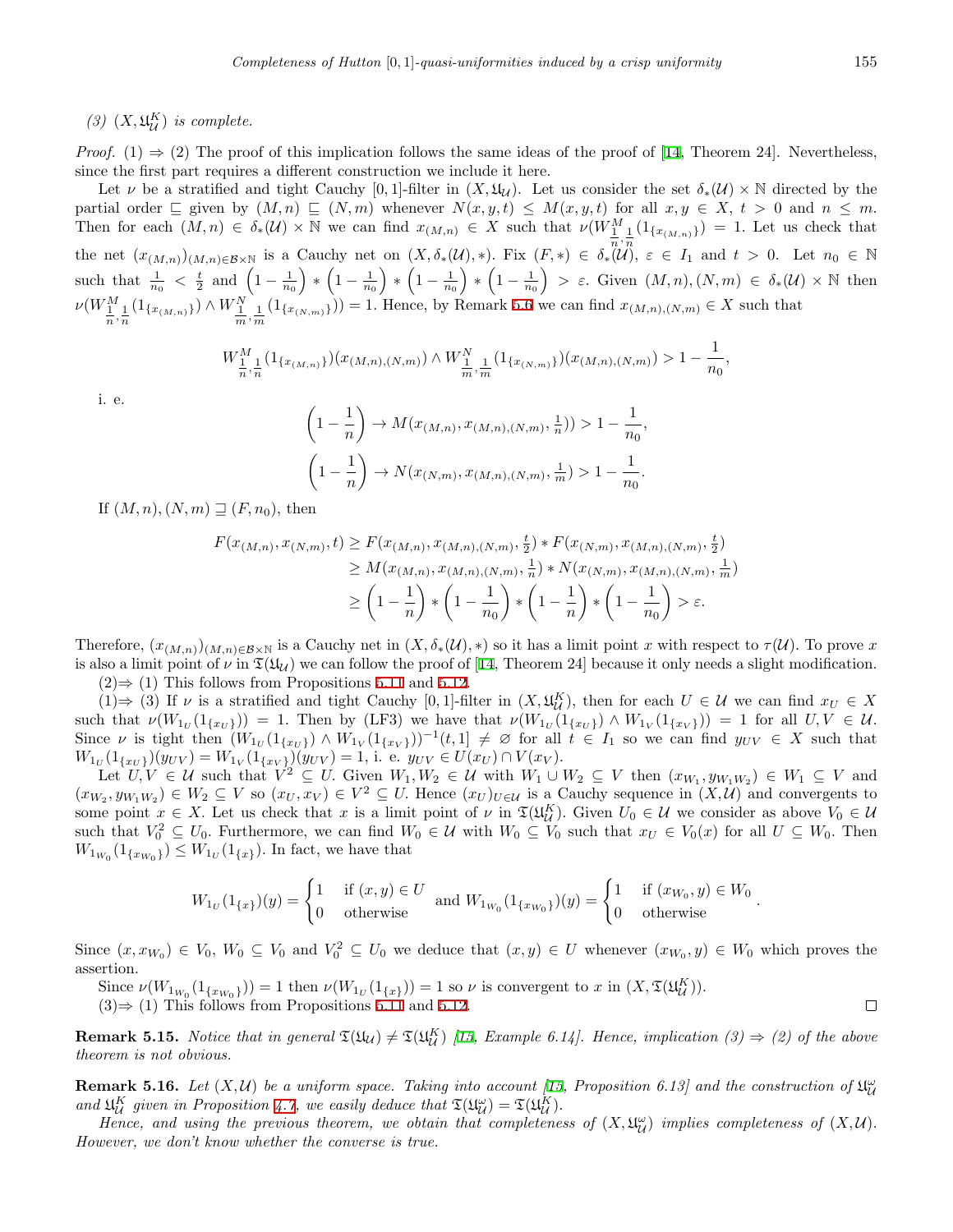# **6 Completion of a Hutton quasi-uniformity induced by a uniformity**

In [\[14](#page-15-21), Theorem 27] it is constructed a completion for the Hutton  $[0,1]$ -quasi-uniformity  $\mathfrak{U}_M$  (see Proposition [4.6](#page-7-1)) of a fuzzy metric space  $(X, M, *)$ . Nevertheless, this construction makes use of a result of [[13\]](#page-14-7) which is not true (see [\[15](#page-15-20)]) so the problem of constructing a completion for a Hutton [0*,* 1]-quasi-uniformity induced by a fuzzy metric space remains open. Here, we provide such a construction but in the more general context of a uniform space  $(X, U)$  and considering the Hutton [0, 1]-quasi-uniformity  $\mathfrak{U}_{\mathcal{U}}^K$  instead of  $\mathfrak{U}_{\mathcal{U}}$ , which is a uniform version of  $\mathfrak{U}_M$ . To achieve this, we will make use of the concept of density for a Hutton [0,1]-quasi-uniformity introduced in [\[14](#page-15-21)] adapted here to an arbitrary Hutton [0*,* 1]-quasi-uniform space.

**Definition 6.1** (cf. [[14\]](#page-15-21)). *A subset Z* of a Hutton [0,1]*-quasi-uniform space*  $(X, \mathfrak{U})$  *is called* dense *if for each*  $x \in \mathfrak{U}$  $X, \alpha \in [0,1]$  and  $U \in \mathfrak{U}$  there is  $z \in Z$  such that  $\alpha * 1_{\{z\}} \leq U(\alpha * 1_{\{x\}})$ .

**Remark 6.2.** *Notice that in the above definition we can replace* U *by one of its bases.*

*Moreover,* if  $\mathfrak{U}_1$  and  $\mathfrak{U}_2$  are two Hutton [0,1]*-quasi-uniformities on X* and  $\mathfrak{U}_1 \subseteq \mathfrak{U}_2$ , then if *Z* is dense in  $(X, \mathfrak{U}_2)$  so *is in*  $(X, \mathfrak{U}_1)$ *.* 

**Proposition 6.3.** Let  $(X, \mathfrak{U})$  be a Hutton [0, 1]-quasi-uniform space. Then  $Z \subseteq X$  is dense in  $(X, \mathfrak{U})$  if given  $a \in [0, 1]^X$ ,  $U \in \mathfrak{U}$  and  $x \in X$  *we can find*  $z \in Z$  *such that*  $a(x) \leq U(a)(z)$ *.* 

*Proof.* Let  $a \in [0,1]^X$ . Fix  $x_0 \in X$  and  $U \in \mathfrak{U}$ . Let  $\alpha = a(x_0)$ . By assumption there exists  $z \in Z$  such that  $a * 1_{\{z\}} \leq U(\alpha * 1_{\{x_0\}}),$  i. e.  $\alpha \leq U(\alpha * 1_{\{x_0\}})(z)$ . Then

$$
U(a)(z) = U(\bigvee_{x \in X} a(x) * 1_{\{x\}})(z) = \bigvee_{x \in X} U(a(x) * 1_{\{x\}})(z) \ge U(a(x_0) * 1_{\{x_0\}})(z) = U(\alpha * 1_{\{x_0\}})(z) \ge \alpha = a(x_0).
$$

Conversely, let  $x \in X$ ,  $\alpha \in [0,1]$  and  $U \in \mathfrak{U}$ . By assumption there exists  $z \in Z$  with  $(\alpha * 1_{\{x\}})(x) \leq U(\alpha * 1_{\{x\}})(z)$ , i. e.  $\alpha \leq U(\alpha * 1_{\{x\}})(z)$  so  $\alpha * 1_{\{z\}} \leq U(\alpha * 1_{\{x\}}).$ 

<span id="page-13-0"></span>**Proposition 6.4.** *Let*  $(X, \mathcal{U})$  *be a uniform space and*  $Z \subseteq X$ . The following statements are equivalent:

- *(1) Z is dense in*  $\tau(\mathcal{U})$ ;
- (2) *Z is dense in*  $(X, \mathfrak{U}_\mathcal{U}^K)$ ;
- (3) *Z is dense in*  $(X, \mathfrak{U}_U)$ *.*

*Proof.* (1) $\Rightarrow$ (2) Let  $\alpha \in I_0$ ,  $U \in \mathcal{U}$  and  $x \in X$ . By assumption there exists  $z \in Z$  such that  $(x, z) \in U$ . Hence  $W_{1_U}(\alpha * 1_{\{x\}})(z) = \alpha * 1_U(x, z) = \alpha$  so  $\alpha * 1_{\{z\}} \le W_{1_U}(\alpha * 1_{\{x\}}).$ 

 $(2)$  ⇒  $(3)$  Obvious since  $\mathfrak{U}_{\mathcal{U}} \subseteq \mathfrak{U}_{\mathcal{U}}^K$ .

 $(3) \Rightarrow (1)$  Let  $U \in \mathcal{U}$ . Then we can find  $(M,*) \in \delta_*(\mathcal{U}), \varepsilon \in I_1$  and  $t > 0$  such that  $\{(x,y) \in X \times X : M(x,y,t) > \varepsilon\} \subseteq$ U. Let  $\alpha \in I_1$  such that  $\varepsilon < \alpha * \alpha$ . Given  $x \in X$  we can find by assumption  $z \in Z$  such that  $\alpha * 1_{\{z\}} \leq W_{1-\alpha,t}^M(\alpha * 1_{\{x\}})$ . So  $\alpha \leq W_{1-\alpha,t}^M(\alpha * 1_{\{x\}})(z) = \alpha * (\alpha \to M(x,z,t)).$  Hence  $\alpha \leq \alpha \to M(x,z,t)$  so that  $\varepsilon < \alpha * \alpha \leq M(x,z,t)$ , i. e.  $z \in U(x)$ . Consequently, *Z* is dense in  $\tau(\mathcal{U})$ .

We observe that the above lemma is not true when we use the Hutton  $[0,1]$ -quasi-uniformities  $\mathfrak{U}_{\mathcal{U}}^H$  and  $\mathfrak{U}_{\mathcal{U}}^{\omega}$ . See the next example.

**Example 6.5.** Let us consider the real line  $\mathbb{R}$  endowed with the uniformity  $\mathcal{U}_e$  associated with the Euclidean metric  $e$ . It is well-known that Q is dense in  $\tau(\mathcal{U}_e)$ . Nevertheless Q is not dense in  $(X,\mathfrak{U}^H_{\mathcal{U}_e})$  (so it is not dense in  $(X,\mathfrak{U}^{\omega}_{\mathcal{U}_e})$ ). Indeed, since  $(M_e, \cdot) \in \delta(\mathcal{U}_e)$ , given  $x_0 \in \mathbb{R} \setminus \mathbb{Q}$ ,  $\alpha \in I_0$  and  $t > 0$  then  $\alpha > W_t^{M_e}(\alpha \cdot 1_{\{x_0\}})(z) = \alpha \cdot M_e(x_0, z, t)$  for all  $z \in \mathbb{Q}$  since  $M_e(x_0, z, t) < 1$ . Hence  $\alpha * 1_{\{z\}} \nleq W_t^{M_e}(\alpha * 1_{\{x\}})$  for all  $z \in \mathbb{Q}$ .

**Theorem 6.6** (cf. [[14,](#page-15-21) Theorem 27]). Let  $(X, \mathcal{U})$  be a uniform space. Then there is a unique (up to uniform isomor*phism)* complete uniform space  $(Y, V)$  having a subset  $Z$  dense in the complete Hutton [0,1]-quasi-uniform space  $(Y, \mathfrak{U}_V^K)$ and such that the Hutton [0,1]-quasi-uniform spaces  $(X, \mathfrak{U}_{\mathcal{U}}^K)$  and  $(Z, \mathfrak{U}_{\mathcal{V}}^K)$  are uniformly isomorphic.

*Proof.* Let  $(\widetilde{X}, \widetilde{\mathcal{U}})$  be the uniform completion of  $(X, \mathcal{U})$  and let *Z* be a dense subset of  $\widetilde{X}$ . If  $i : (X, \mathcal{U}) \to (Z, \widetilde{\mathcal{U}})$  is a uniform isomorphism, then by [\[15](#page-15-20), Proposition 3.4] and the construction of  $\mathfrak{U}_{\mathcal{U}}^K$ ,  $i:(X,\mathfrak{U}_{\mathcal{U}}^K) \to (Z,\mathfrak{U}_{\widetilde{\mathcal{U}}}^K)$  $\frac{K}{\tilde{\mathcal{U}}}$  is a uniform isomorphism. Furthermore, by Theorem [5.14](#page-11-0),  $(\tilde{X}, \mathfrak{U}_{\tilde{U}}^K)$  $\frac{K}{\tilde{u}}$ ) is complete. Then  $(X, \mathcal{U})$  is the desired space  $(Y, \mathcal{V})$  since by Proposition [6.4](#page-13-0) *Z* is dense in  $(\tilde{X}, \mathfrak{U}_{\tilde{\mathcal{U}}}^K)$  $\frac{K}{\tilde{U}}$ ).  $\Box$ 

It is an open question whether the above theorem remains true if we consider the [0*,* 1]-Hutton quasi-uniformities  $\mathfrak{U}_{\mathcal{U}}, \, \mathfrak{U}_{\mathcal{U}}^H \, \, \text{and} \, \, \mathfrak{U}_{\mathcal{U}}^{\omega}.$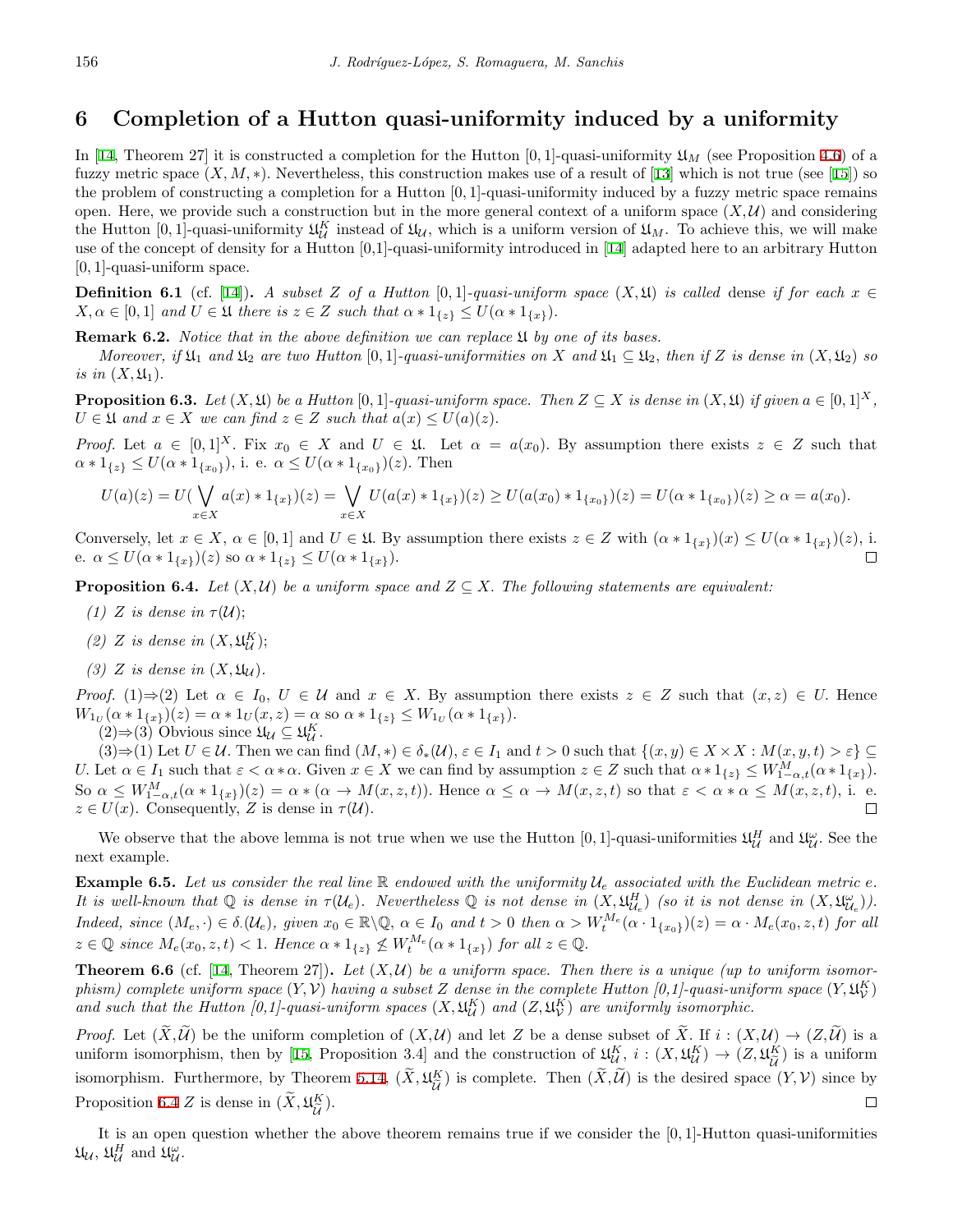### **7 Conclusions**

In fuzzy theory, there exist several methods to construct a fuzzy concept from its corresponding crisp concept. For example, we can find very different constructions of the fuzzy concept of uniformity being one of the most prominent that of Hutton uniformity. Although Katsaras was the first to establish a relationship between Hutton uniformities and classical uniformities [[25](#page-15-0)], subsequent researches [\[12](#page-14-3), [15](#page-15-20), [18](#page-15-11), [28](#page-15-4), [37\]](#page-15-18) have motivated the study of new ways of inducing a Hutton quasi-uniformity from a classic one. In this paper we have considered some new methods for making this construction.

Furthermore, the problem of studying whether completeness is preserved in this process seems to not have been considered previously in the literature. Then we have studied this problem for the four different methods of inducing a Hutton quasi-uniformity by means of a crisp uniformity presented in this paper. In this way we have been able to establish that two of these Hutton [0,1]-quasi-uniformities preserve the completeness property meanwhile the other two seems to have a bad behaviour.

Moreover, we have provided a construction of the completion of one of the Hutton [0,1]-quasi-uniformities induced by a crisp uniformity. This improves a result of [[14](#page-15-21)] which had a gap.

Our results can be considered as a contribution to the development of standard methods for inducing fuzzy topological structures from crisp ones by selecting only those which preserve prominent properties. We will investigate further the relationship between the completeness of probabilistic uniformities generated by methods similar to the ones presented in this paper and the Hutton quasi-uniformities induced by them by means of Höhle's construction [[18](#page-15-11)].

### **Acknowledgement**

The first and third authors are supported by the grant MTM2015-64373-P (MINECO/FEDER, UE).

The authors are grateful to the editor and to an anonymous reviewer for useful comments which have improved the first version of the paper.

# **References**

- <span id="page-14-0"></span>[1] G. Artico, R. Moresco, *Fuzzy proximities and totally bounded fuzzy uniformities*, Journal of Mathematical Analysis and Applications, **99** (1984), 320–337.
- <span id="page-14-8"></span>[2] M. Baczy´nski, B. Jayaram, *Fuzzy implications*, Studies in Fuzziness and Soft Computing, **231**, Springer, 2008.
- <span id="page-14-1"></span>[3] M. H. Burton, M. A. Prada Vicente, J. Gutiérrez-García, *Generalised uniform spaces*, Journal of Fuzzy Mathematics, **4** (1996), 363–380.
- <span id="page-14-6"></span>[4] F. Castro-Company, S. Romaguera, P. Tirado, *On the construction of metrics from fuzzy metrics and its application to the fixed point theory of multivalued mappings*, Fixed Point Theory and Applications, **2015:226** (2015).
- <span id="page-14-12"></span>[5] J. Dugundji, *Topology*, Allyn and Bacon Incorporated, 1966.
- <span id="page-14-11"></span>[6] R. Engelking, *General topology*, Sigma Series in Pure Mathematics, **6**, Heldermann Verlag Berlin, 1989.
- <span id="page-14-2"></span>[7] A. George, P. Veeramani, *On some results in fuzzy metric spaces*, Fuzzy Sets and Systems, **64** (1994), 395–399.
- <span id="page-14-10"></span>[8] A. George, P. Veeramani, *Some theorems in fuzzy metric spaces*, Journal of Fuzzy Mathematics, **3** (1995), 933–940.
- <span id="page-14-5"></span>[9] A. George, P. Veeramani, *On some results of analysis for fuzzy metric spaces*, Fuzzy Sets and Systems, **90** (1997), 365–368.
- <span id="page-14-9"></span>[10] V. Gregori, S. Romaguera, *Some properties of fuzzy metric spaces*, Fuzzy Sets and Systems, **115** (2000), 485–489.
- <span id="page-14-4"></span>[11] V. Gregori, S. Romaguera, *On completion of fuzzy metric spaces*, Fuzzy Sets and Systems, **130** (2002), 399–404.
- <span id="page-14-3"></span>[12] J. Guti´errez-Garc´ıa, M. A. de Prada Vicente, *Super uniform spaces*, Quaestiones Mathematicae, **20** (1997), 291– 309.
- <span id="page-14-7"></span>[13] J. Gutiérrez-García, M. A. de Prada Vicente, *Hutton [0,1]-quasi-uniformities induced by fuzzy (quasi-)metric spaces*, Fuzzy Sets and Systems, **157** (2006), 755–766.